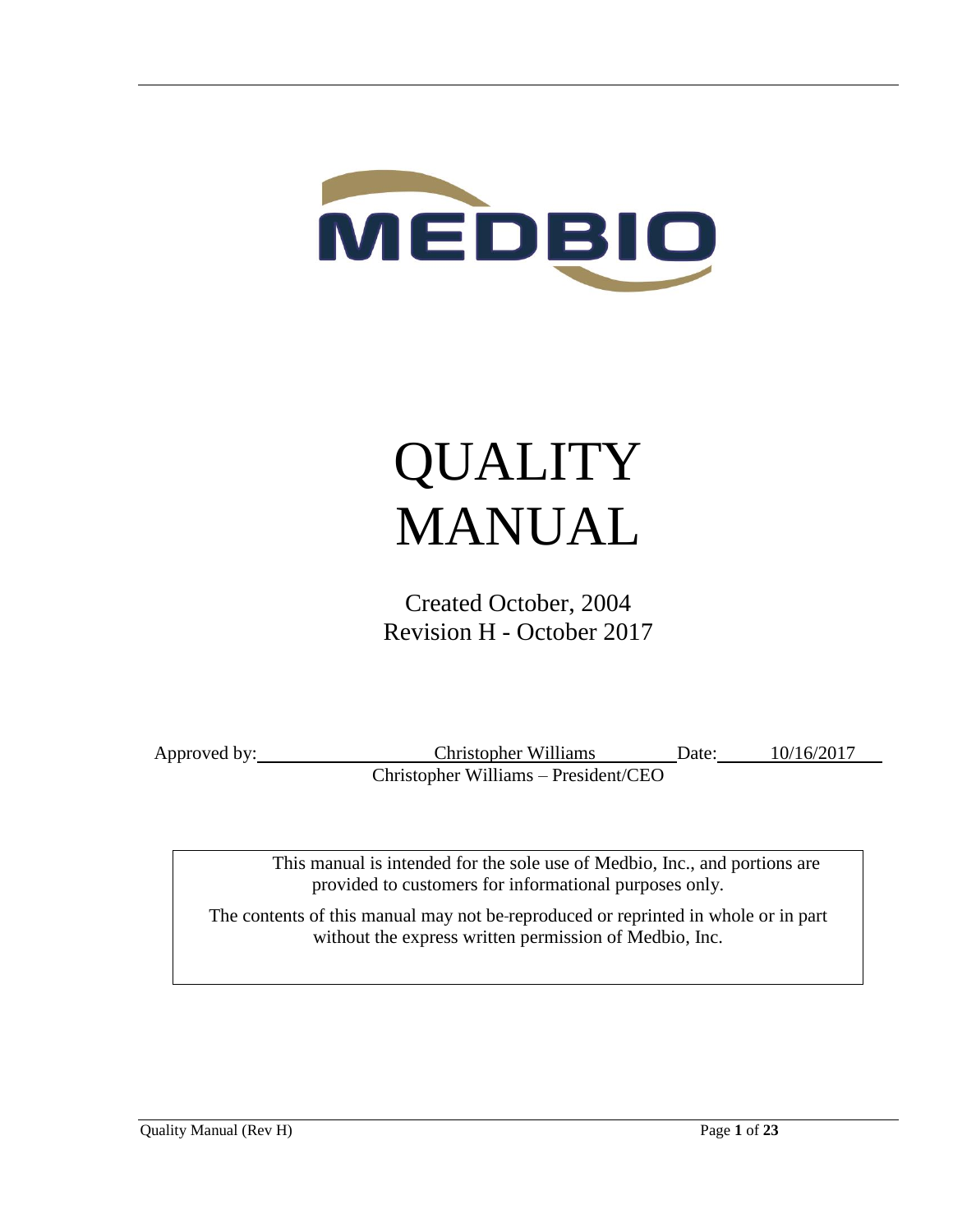## **Table of Contents**

| 1.0            |  |
|----------------|--|
| 2.0            |  |
| 2.1            |  |
| 3.0            |  |
| 4.0            |  |
| 4.1            |  |
| 4.2            |  |
| 4.2.1<br>4.2.2 |  |
| 4.2.3          |  |
| 4.2.4          |  |
| 4.2.5<br>4.2.6 |  |
|                |  |
| 5.0            |  |
|                |  |
| 5.1            |  |
| 5.2            |  |
| 5.3            |  |
| 5.4            |  |
| 5.4.1          |  |
| 5.4.2          |  |
| 5.5            |  |
| 5.5.1          |  |
| 5.5.2          |  |
| 5.5.3          |  |
| 5.5.4          |  |
| 5.6            |  |
| 5.6.1          |  |
| 5.6.2          |  |
| 5.6.3<br>5.6.4 |  |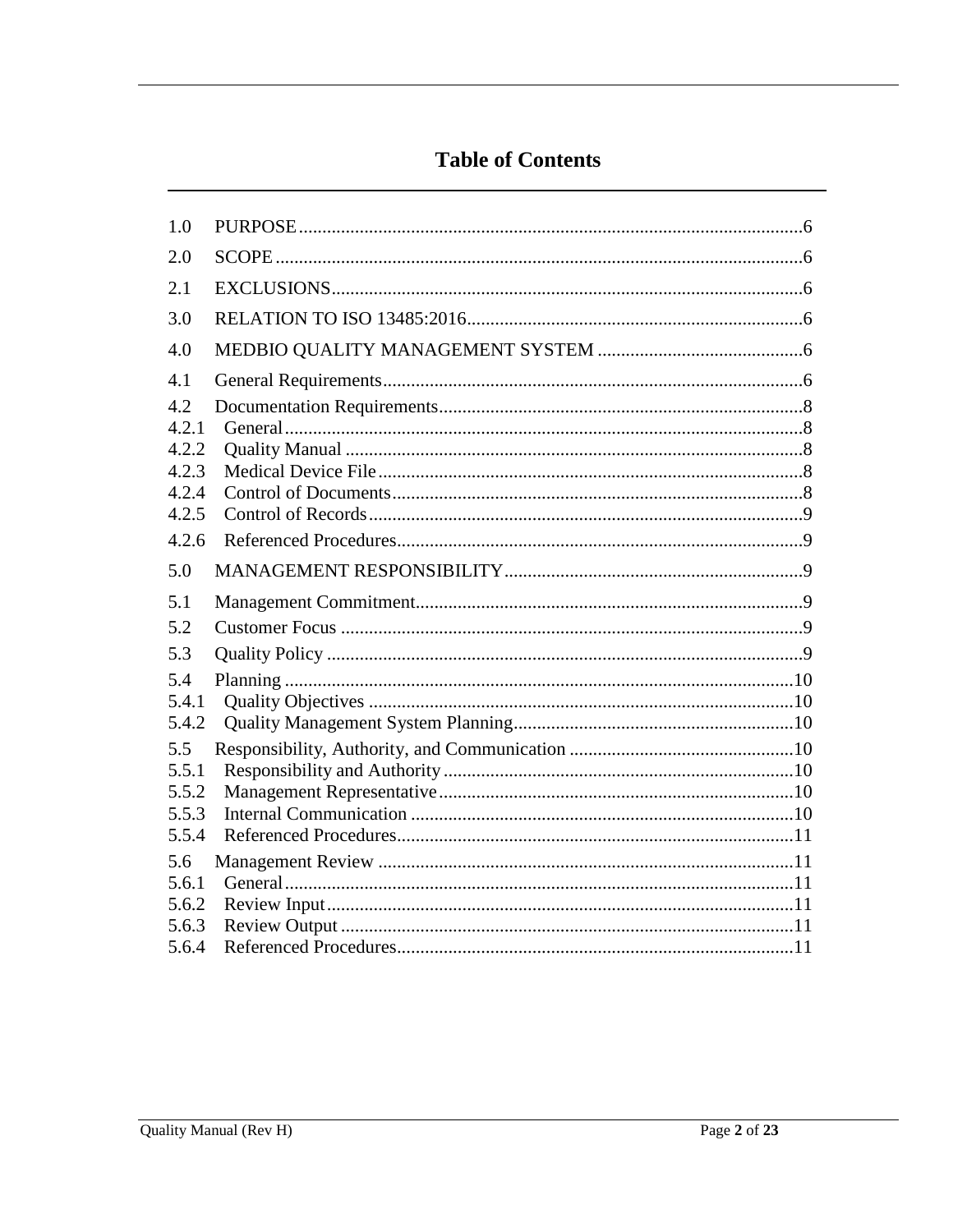| 6.0   |                                                                          |  |
|-------|--------------------------------------------------------------------------|--|
| 6.1   |                                                                          |  |
| 6.2   |                                                                          |  |
| 6.2.1 |                                                                          |  |
| 6.3   |                                                                          |  |
| 6.3.1 |                                                                          |  |
| 6.4   |                                                                          |  |
| 6.4.1 | <b>Work Environment</b>                                                  |  |
| 6.4.2 | <b>Contamination Control</b>                                             |  |
| 6.4.3 |                                                                          |  |
| 7.0   |                                                                          |  |
| 7.1   |                                                                          |  |
| 7.1.1 |                                                                          |  |
| 7.2   |                                                                          |  |
| 7.2.1 | Determination of Requirements Related to the Product 14                  |  |
| 7.2.2 |                                                                          |  |
| 7.2.3 |                                                                          |  |
| 7.2.4 |                                                                          |  |
| 7.3   |                                                                          |  |
| 7.4   |                                                                          |  |
| 7.4.1 |                                                                          |  |
| 7.4.2 |                                                                          |  |
| 7.4.3 |                                                                          |  |
| 7.4.4 |                                                                          |  |
| 7.5   |                                                                          |  |
| 7.5.1 |                                                                          |  |
| 7.5.2 |                                                                          |  |
| 7.5.3 |                                                                          |  |
| 7.5.4 |                                                                          |  |
| 7.5.5 | Particular Requirements for Sterile Medical Devices (N/A) 16             |  |
| 7.5.6 | Validation of Processes for Production and Service Provision 16          |  |
| 7.5.7 | Particular Requirements for Validation of Sterile Barrier Systems16      |  |
| 7.5.8 |                                                                          |  |
| 7.5.9 |                                                                          |  |
|       |                                                                          |  |
|       | 7.5.9.2 Particular Requirements for Implantable Medical Devices (N/A) 16 |  |
|       |                                                                          |  |
|       |                                                                          |  |
|       |                                                                          |  |
| 7.6   |                                                                          |  |
| 7.6.1 |                                                                          |  |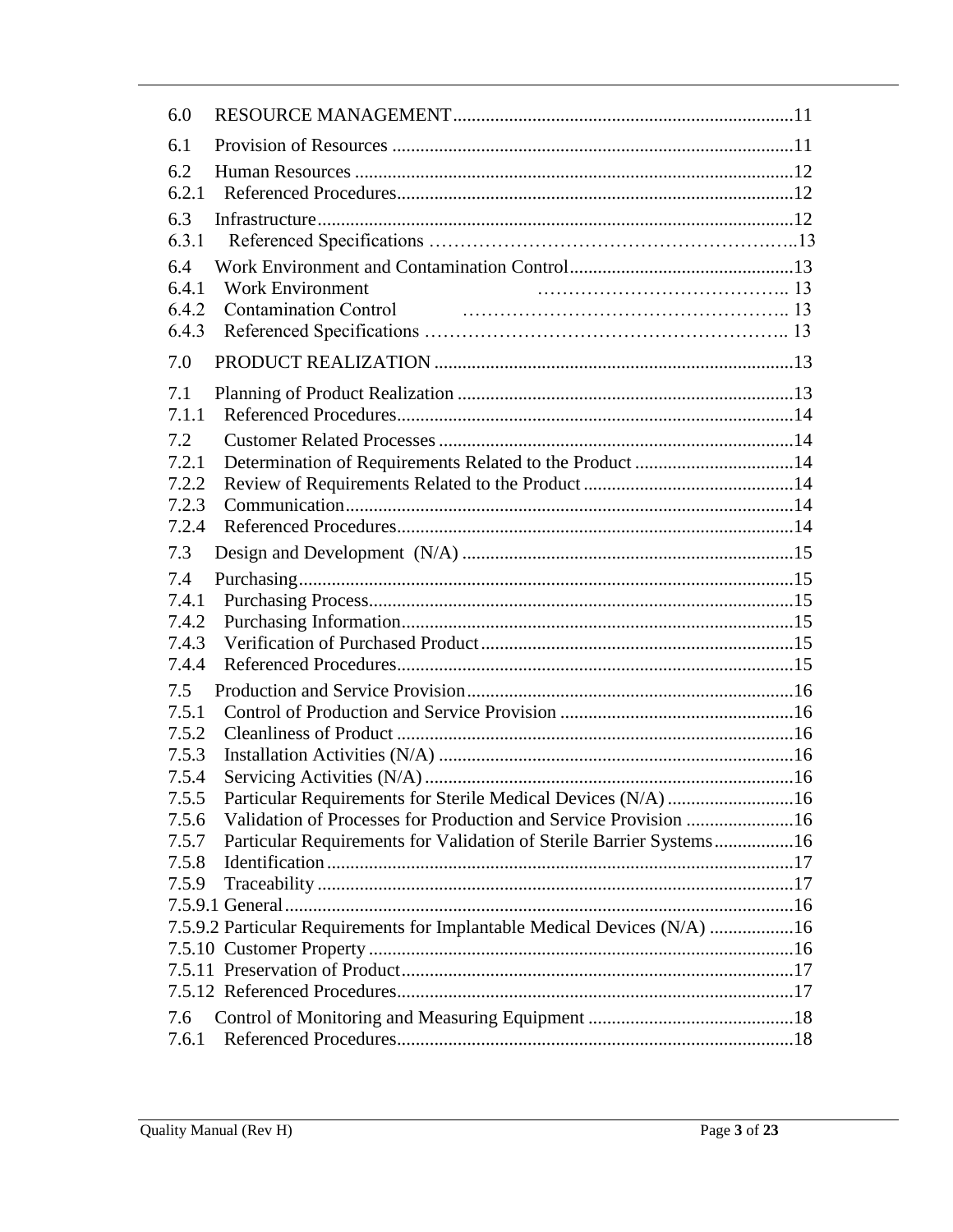| 8.0   |                                                                           |     |
|-------|---------------------------------------------------------------------------|-----|
| 8.1   |                                                                           |     |
| 8.2   |                                                                           |     |
| 8.2.1 |                                                                           |     |
| 8.2.2 |                                                                           |     |
| 8.2.3 |                                                                           |     |
| 8.2.4 |                                                                           |     |
| 8.2.5 |                                                                           |     |
| 8.2.6 |                                                                           |     |
| 8.2.7 |                                                                           |     |
| 8.3   |                                                                           |     |
| 8.3.1 | General.                                                                  | .20 |
| 8.3.2 | 21. Actions in Response to Nonconforming Product Detected Before Delivery |     |
| 8.3.3 | Actions in Response to Nonconforming Product Detected After Delivery21    |     |
| 8.3.4 |                                                                           |     |
| 8.3.5 |                                                                           |     |
| 8.4   |                                                                           |     |
| 8.4.1 |                                                                           |     |
| 8.5   |                                                                           |     |
| 8.5.1 |                                                                           |     |
| 8.5.2 |                                                                           |     |
| 8.5.3 |                                                                           |     |
| 8.5.4 |                                                                           | .22 |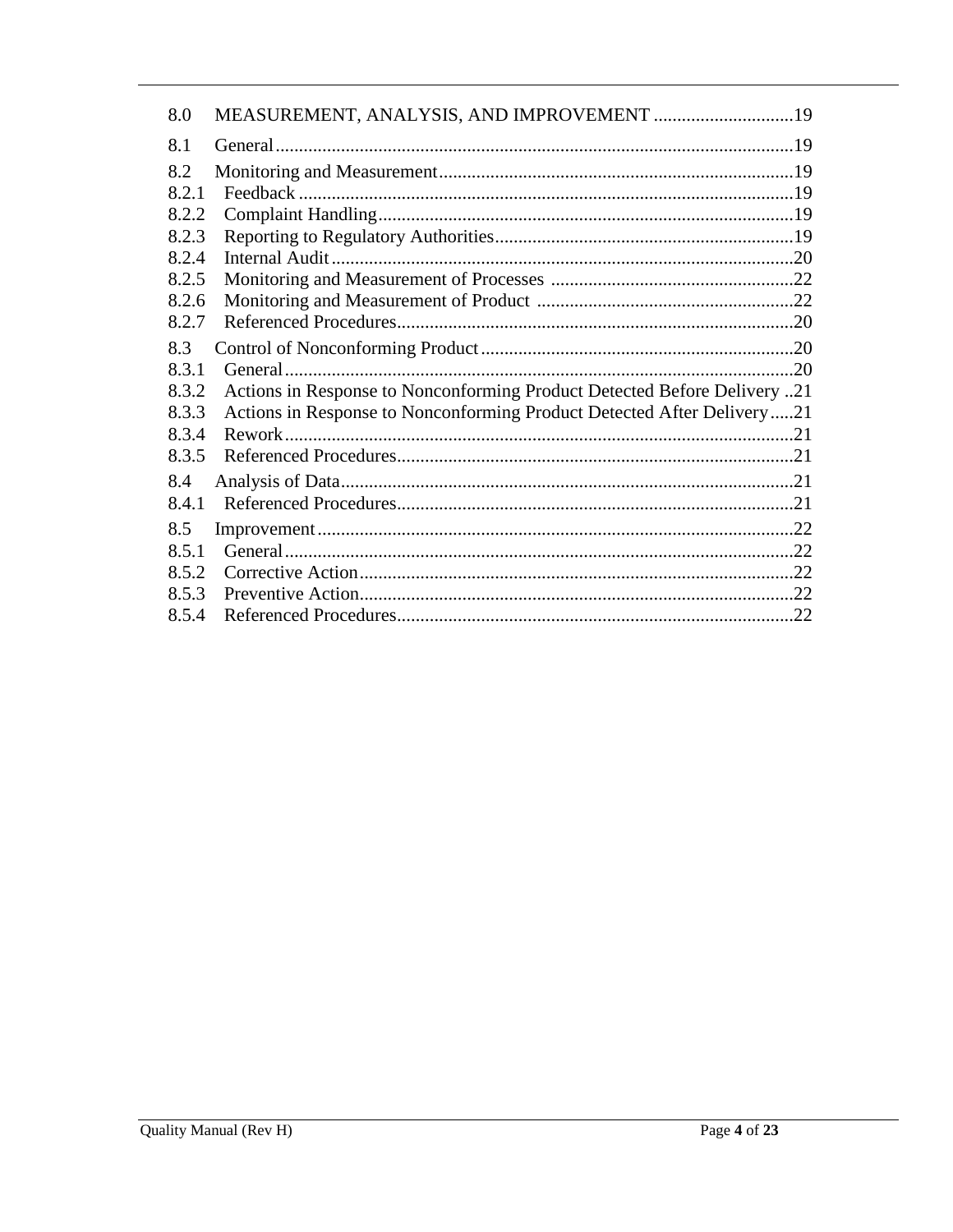#### **List of Referenced Procedures**

SOP1000 - Document Control SOP1010 - Quality Records SOP1020 - Management Responsibility SOP1030 - Job Descriptions SOP1040 - Competence, Awareness, and Training SOP1050 - Quotation Process SOP1060 - Sales Orders SOP1070 - Customer Complaints SOP1080 - Returned Goods Authorization SOP1100 - Qualification – Validation SOP1110 - FMEA SOP1120 - Pre-Production Quality and Planning SOP1130 - Vendor Evaluation SOP1140 - Purchasing SOP1150 - Receiving and Inspection SOP1160 - Scheduling SOP1170 - Manufacturing SOP1180 - Part Number Assignment SOP1200 - Product Labeling SOP1210 - Customer Property SOP1220 - Control of Monitoring & Measuring Devices SOP1230 - Customer Satisfaction SOP1240 - Internal Quality Audits SOP1250 - Monitoring & Measurement of Process SOP1260 - Control of Nonconforming Product SOP1270 - Data Analysis and Continual Improvement SOP1275 - Statistical Techniques SOP1280 - Corrective Action SOP1290 - Preventive Action

Notice:

<span id="page-4-0"></span>Device Master Records are called "Engineering Project Folders" in the above Standard Operating Procedures, and are maintained by the Engineering Dept. Device History Records (DHRs) are called "Job Folders" in the above Standard Operating Procedures, and are maintained by the Production Dept.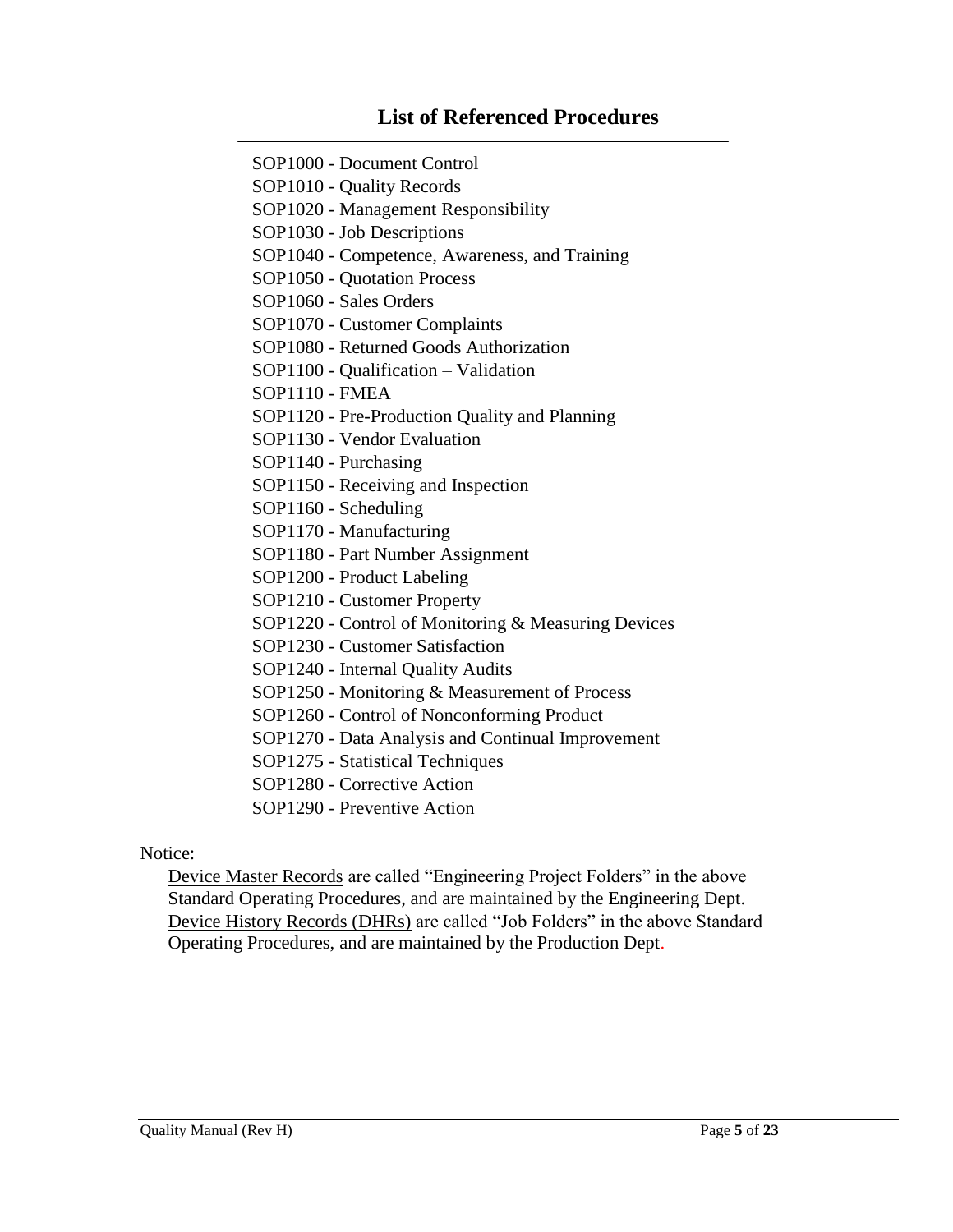## **1.0 PURPOSE**

The purpose of this Quality Manual is to establish and state the general policies governing Medbio's Quality Management System (QMS). These policies define management's intended arrangements for handling our operations and activities in accordance with the framework established by ISO 13485:2016 in conjunction with FDA 21 CFR part 820. These are the top-level policies representing the company's plans for achieving quality assurance and customer satisfaction.

All departmental or functional policies and procedures written must conform and parallel these policies. All changes to policies and procedures are required to be reviewed to ensure that there are no conflicts with the policies stated in this Quality Manual (QM).

## <span id="page-5-0"></span>**2.0 SCOPE**

The policies stated in this manual apply to all QMS-related operations and activities at Medbio. The scope of our quality system is as follows:

Contract Manufacturer of Medical and Biotech Components and Devices Including Injection Molding, Part Decorating, Assembly and Packaging.

It is the responsibility of all department managers to help define, implement and maintain the procedures required by this manual and to ensure all processes conform to these requirements. It is the responsibility of all employees to follow procedures that implement these policies and to help strive for continual improvement in all activities and processes of Medbio, Inc.

#### **2.1 EXCLUSIONS**

Medbio does not own any design of any product; to that effect, ISO 13485 Section 7.3 Design and Development is excluded.

Medbio does not perform cleaning of product, installation activities, servicing activities, or sterilization. Therefore, ISO 13485 Sections 7.5.3, 7.5.4, and 7.5.5 are not applicable.

Also, Medbio does not manufacture *finished* implantable medical devices. Therefore, ISO 13485 Section 7.5.9.2 is not applicable.

#### <span id="page-5-1"></span>**3.0 RELATION TO ISO 13485:2016**

<span id="page-5-2"></span>For ease of reference, the sections of this manual are numbered to coincide with the equivalent section numbers of the ISO 13485: 2016 standard. Going forward, the ISO standard will be referred to as "ISO".

## **4.0 MEDBIO QUALITY MANAGEMENT SYSTEM**

#### <span id="page-5-3"></span>**4.1 GENERAL REQUIREMENTS**

4.1.1 Through this manual and associated procedures and documents, Medbio has established, documented, and implemented a Quality Management System conforming to ISO requirements and FDA 21 CFR part 820. The system is designed to result in continual improvement of the QMS and in our ability to satisfy our customers' requirements.

Maintenance of this system is the responsibility of the ISO Management Representative in conjunction with all Department Managers.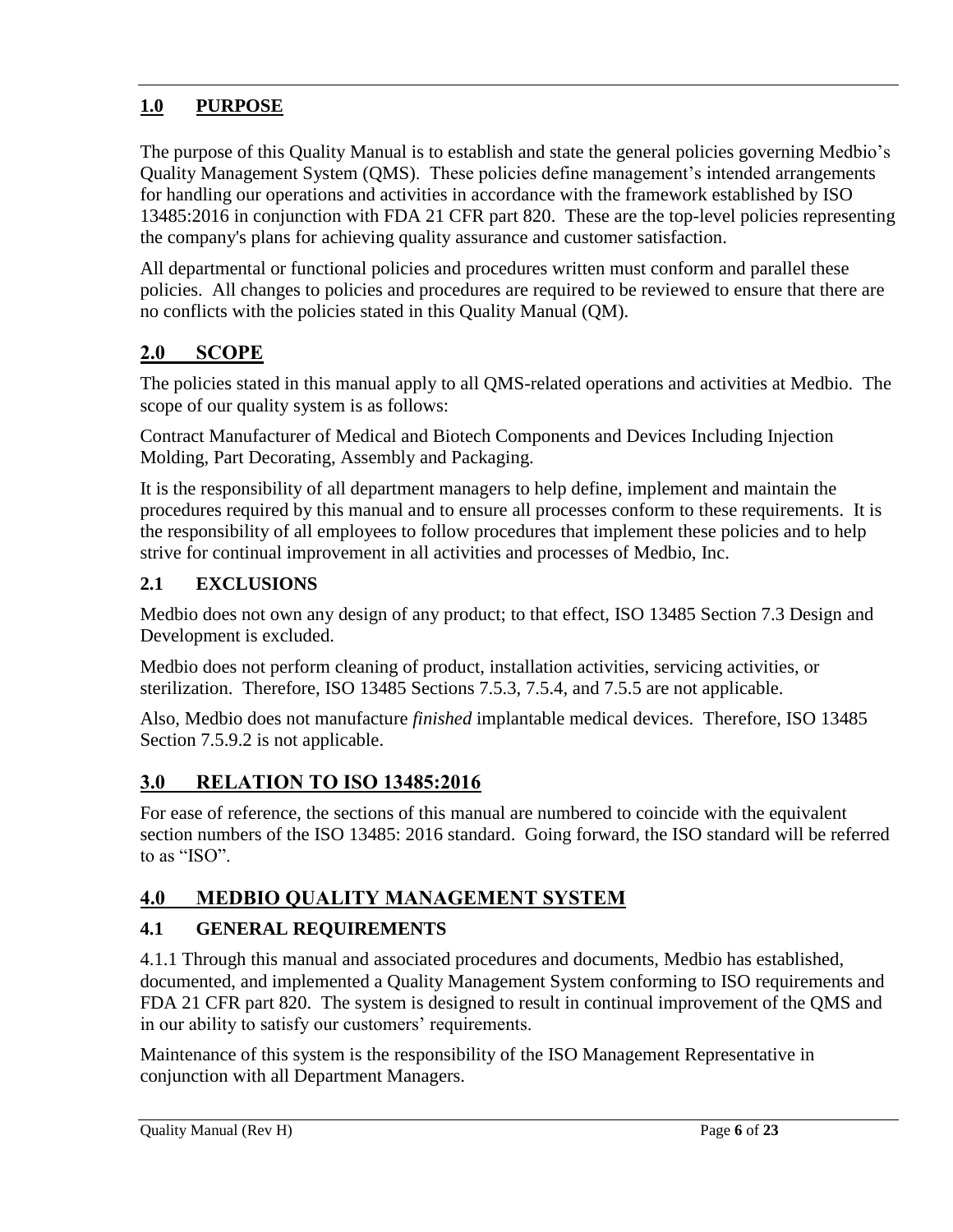4.1.2 This Quality Manual identifies the processes and their interactions needed for the QMS at Medbio (see Medbio General Process Flow). As defined in Q1011 – Risk Assessment, all relevant procedures have inherent methods for assessing and/or mitigating risk to both the patient safety/product performance, as well as the organization itself.



4.1.3 The ISO Management Representative maintains a document that identifies the sequence of these processes and, in conjunction with the appropriate department managers, defines the interactions of the processes within the procedures defining these processes. Processes for management activities, provision of resources, product realization, and measurement are included. Procedures shall include the methods needed to ensure the operation and control of processes are effective. These processes will be managed in accordance with the requirements of ISO and FDA requirements.

Top Management will ensure the availability of resources to support the operation and monitoring of processes through regular interaction with department managers and through review activities at Management Review meetings. Department Managers and the Management Representative will monitor, measure, and analyze processes and implement any actions necessary to achieve intended results and continual improvement of the processes. These results will also be monitored at Management Review meetings.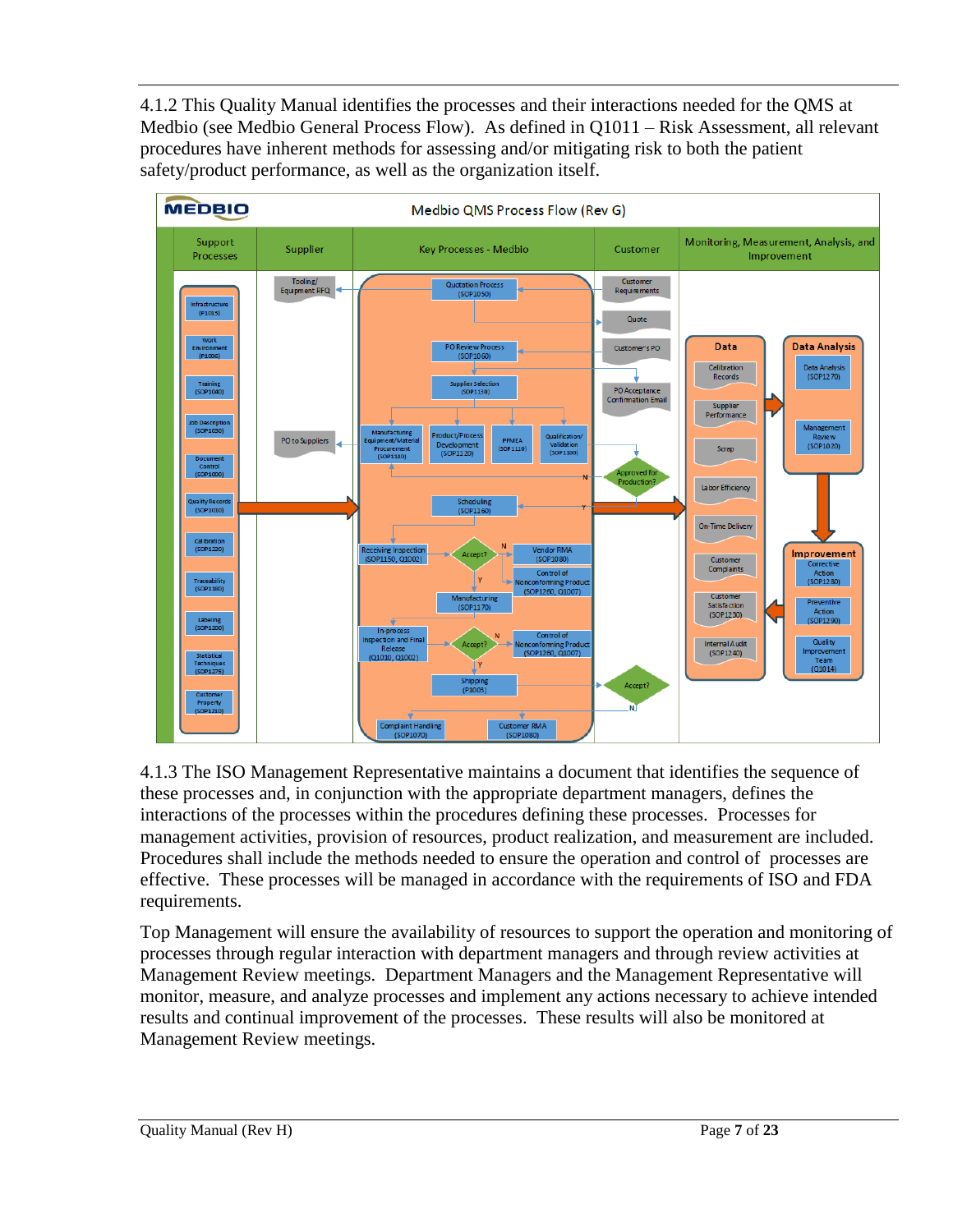4.1.4 Changes to existing processes will be made in accordance with the regulatory standards, in that they will be evaluated for their impact on the QMS and any related product. These changes will be controlled through the DCN process.

4.1.5 Any processes that are outsourced that may affect the products' conformity to requirements shall be controlled; the processes that Medbio outsources are fabrication, calibration and testing, and part measurement. The Quality Manager and appropriate department manager(s) are responsible for defining the methods to control outsourced processes in procedures.

4.1.6 Medbio has established procedures for the categorization and validation of software applications used within the QMS. Any new software applications that have been introduced after September 15, 2017, will conform to the procedure, though the organization will prioritize and retroactively assess applications that did not initially conform to the requirements.

#### <span id="page-7-0"></span>**4.2 DOCUMENTATION REQUIREMENTS**

<span id="page-7-1"></span>4.2.1 (General) - This Quality Manual and the associated procedures are intended to satisfy the FDA and ISO documentation requirements for a quality manual, procedures and statements of the quality policy and quality objectives. Records required by the standards are identified in the appropriate procedures or the Quality Records procedure.

Department managers and/or supervisors are responsible for identifying any additional documents needed to ensure the effective planning, operation and control of processes. Procedures may vary in detail based on the size of the department or organization involved and the type of activity performed. Procedure developers shall consider this as well as the complexity of the processes and interactions, and the competence of the personnel involved. Where competence is used to minimize the content in procedures, records must support the decision.

Documents may be any medium including: software programs, electronic text files, or hardcopy documents, for example.

<span id="page-7-2"></span>4.2.2 (Quality Manual) - This Quality Manual includes the scope of the Medbio quality system. Exclusions are documented in QM section 2.1. Each section of the manual references appropriate implementing procedures. Interactions between processes are defined in the manual or in the referenced procedures.

4.2.3 (Medical Device File) – Though not the owner of any medical device, Medbio stores product information provided by the customer, and references the product-specific information on the associated work instructions.

<span id="page-7-3"></span>4.2.4 (Control of Documents) - All Documents required by the quality management system shall be controlled; these include the Quality Manual, the SOPs, P-specs and Q-specs (Level II documents), and part-specific work instructions (Level III documents). Where department-specific instructions are deemed necessary for training purposes, the department manager may choose to create 'Departmental Specifications', which will not be released through Document Control, but will be available for reference by associated personnel.

The Document Control Procedure defines the controls needed to:

- a) Approve documents for adequacy prior to issue
- b) Review and update as necessary and re-approve documents
- c) Ensure that changes and the current revision status of documents are identified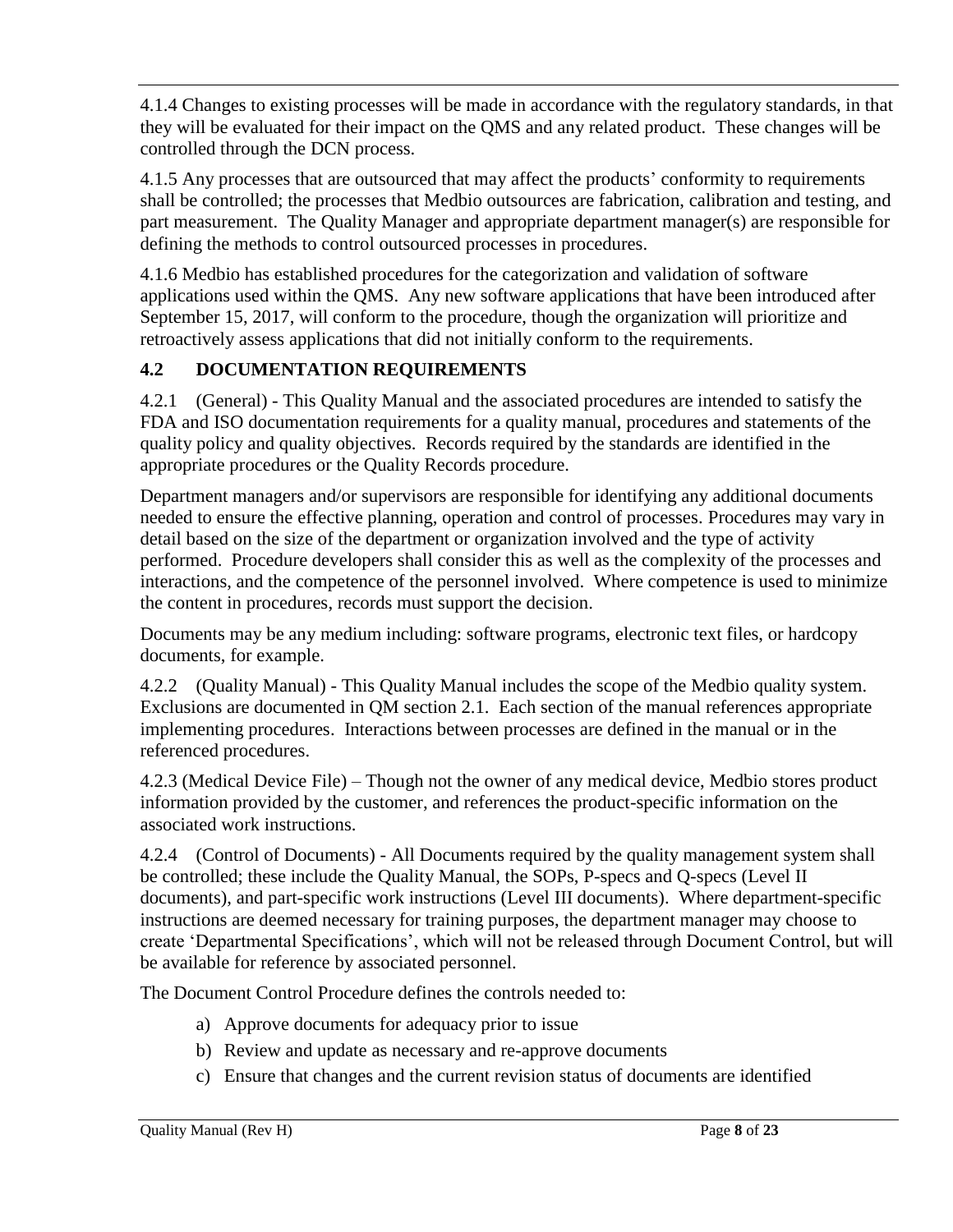- d) Ensure that relevant versions of applicable documents are available at points of use
- e) Ensure that documents remain legible and readily identifiable
- f) Ensure that documents of external origin are identified and their distribution controlled
- g) Prevent deterioration or loss of documents
- h) Prevent the unintended use of obsolete documents, and to apply suitable identification to them if they are retained for any purpose

<span id="page-8-0"></span>4.2.5 (Control of Records) - Procedures define appropriate records to be maintained in order to provide evidence of conformity to requirements and of the effective operation of the quality management system. Records shall remain legible, readily identifiable and retrievable. The Quality Records Procedure defines the controls needed for the identification, storage, security and integrity, retrieval, retention time and disposition of records. No confidential health information is created or stored at Medbio.

<span id="page-8-1"></span>4.2.6 Referenced Procedures:

SOP1000 - DOCUMENT CONTROL

SOP1010 - QUALITY RECORDS

SOP1130 – VENDOR EVALUATION

P1008 – ELECTRONIC DATA BACKUP – RECORD RETENTION

## <span id="page-8-2"></span>**5.0 MANAGEMENT RESPONSIBILITY**

## <span id="page-8-3"></span>**5.1 MANAGEMENT COMMITMENT**

Top Management at Medbio shows its commitment to the quality management system through the development and implementation of this quality manual. Additionally, management commitment is demonstrated through the Medbio Quality Policy, the specific objectives that are set and reviewed during Management Review Meetings, and by providing the resources required to meet our objectives for continually improving the effectiveness of our operations and quality system.

The management team, consisting of all department managers and above, is charged with ensuring our products and services meet customer as well as statutory and regulatory requirements.

## <span id="page-8-4"></span>**5.2 CUSTOMER FOCUS**

Top management ensures that customer specifications and applicable regulatory requirements will be identified and met for each production item. The focus on improving customer satisfaction is maintained by setting and reviewing objectives related to customer satisfaction at Management Review Meetings.

## <span id="page-8-5"></span>**5.3 QUALITY POLICY**

Medbio has established a Quality Policy that we feel is appropriate to our organization and meets the requirements set forth in ISO and CFR 820. This policy is communicated throughout the company. Department managers and/or supervisors are responsible for ensuring all employees understand the policy. To ensure our policy remains appropriate, it is reviewed at Management Review meetings.

The Medbio Quality Policy:

**The employees of Medbio are committed to providing our customers with products of high quality and value, while complying with applicable regulations.**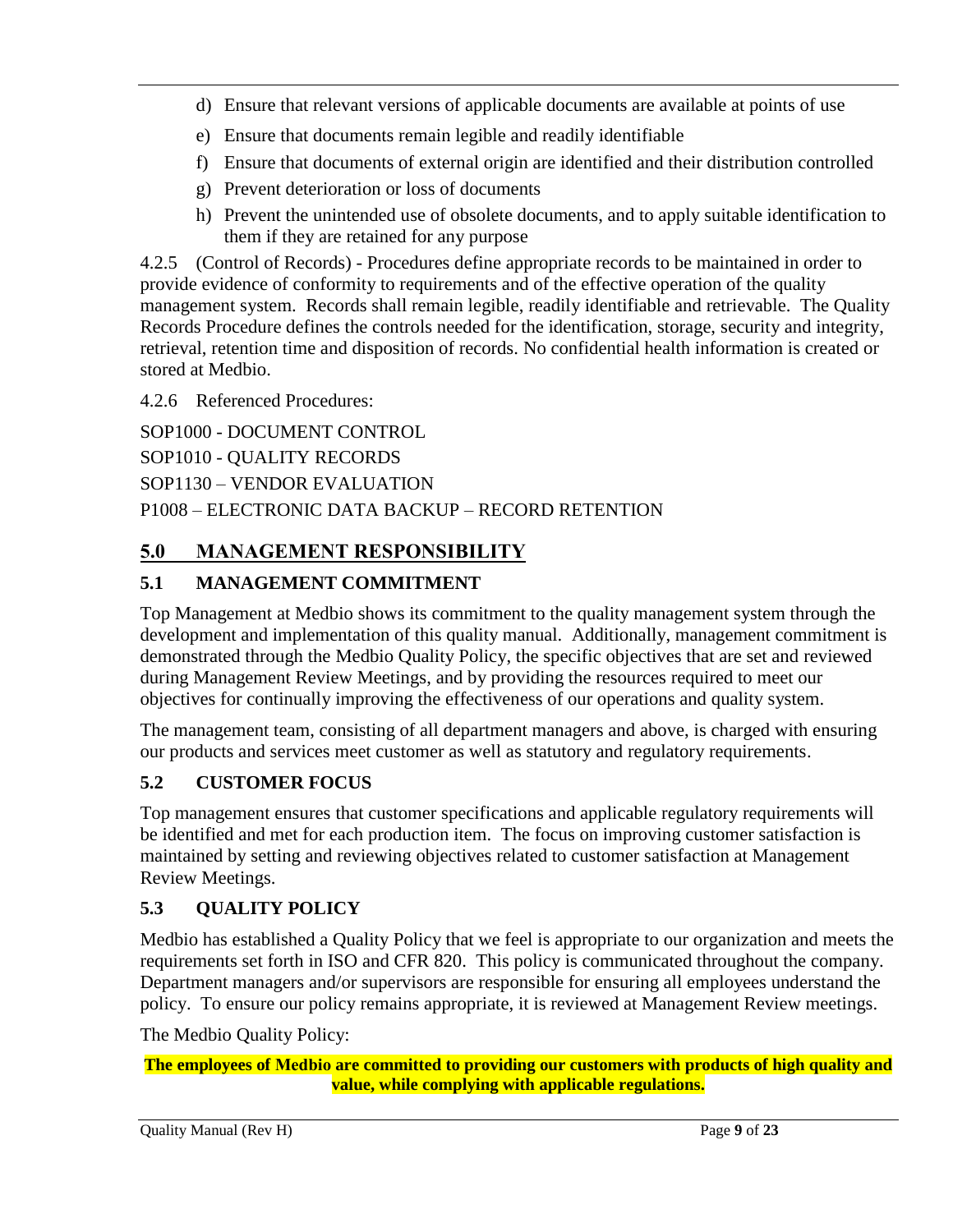**By utilizing robust and efficient systems and processes, we will manufacture safe and effective products, delivered on-time, and at a reasonable cost. We will build strong relationships with our customers, and strive for continual improvement in everything we do.**

#### <span id="page-9-0"></span>**5.4 PLANNING**

<span id="page-9-1"></span>5.4.1 (Quality Objectives) - Medbio shall establish quality objectives which shall be measurable and consistent with the Quality Policy and the regulatory standards; these metrics will be reviewed, and updated as necessary, at Management Review meetings.

<span id="page-9-2"></span>5.4.2 (Quality Management System Planning) - As part of annual strategic planning meetings, Medbio establishes strategic objectives for improvement of our products, processes and customer satisfaction. These objectives are supported by specific measures that track performance against those objectives. Department managers, in turn, set departmental objectives with specific performance measures and targets that support the company objectives. These metrics will be specified in SOP1020-Management Responsibility, to be reported monthly to the Management team, and discussed at Management Review Meetings.

Action levels will be assigned at Management Review Meetings for the specified departmental metrics. These levels provide a point at which correction and corrective action shall be taken, as appropriate, to ensure conformity to the product or to company goals. Charts or graphs for the specified metrics will contain an 'action level' line, to reflect the chosen action levels. It is important to distinguish other information that may be reported to Medbio employees, since these additional charts or graphs are for informational purposes, and the data is not 'actionable'.

As situations arise that demand changes to the quality management system, either to meet objectives or because of changing business conditions, all changes will be reviewed by the management team to ensure the integrity of the quality system is maintained.

#### <span id="page-9-3"></span>**5.5 RESPONSIBILITY, AUTHORITY, AND COMMUNICATION**

<span id="page-9-4"></span>5.5.1 (Responsibility and Authority) – Responsibilities, authorities, and interrelations at Medbio are defined in the Organization Chart and each Job Description as well as the Management Responsibility procedure. Job Descriptions are posted on the company shared drive and are also used during annual performance reviews.

<span id="page-9-5"></span>5.5.2 (Management Representative) - The President appoints the ISO Management Representative. Irrespective of other responsibilities, the ISO Representative has the responsibility and authority to:

a) Ensure that processes needed for the QMS are established, documented, implemented and maintained

b) Report to top management on the effectiveness of the QMS and any need for improvement

c) Ensure the promotion of awareness of customer, regulatory, and QMS requirements throughout the organization

<span id="page-9-6"></span>5.5.3 (Internal Communication) - In line with a policy of leadership through employee involvement, Medbio's personnel policies have established open communication throughout the organization.

The effectiveness of our quality management system is evident through Internal Audit results, Quality Alerts, Corrective and Preventive Actions, and the departmental performance measures.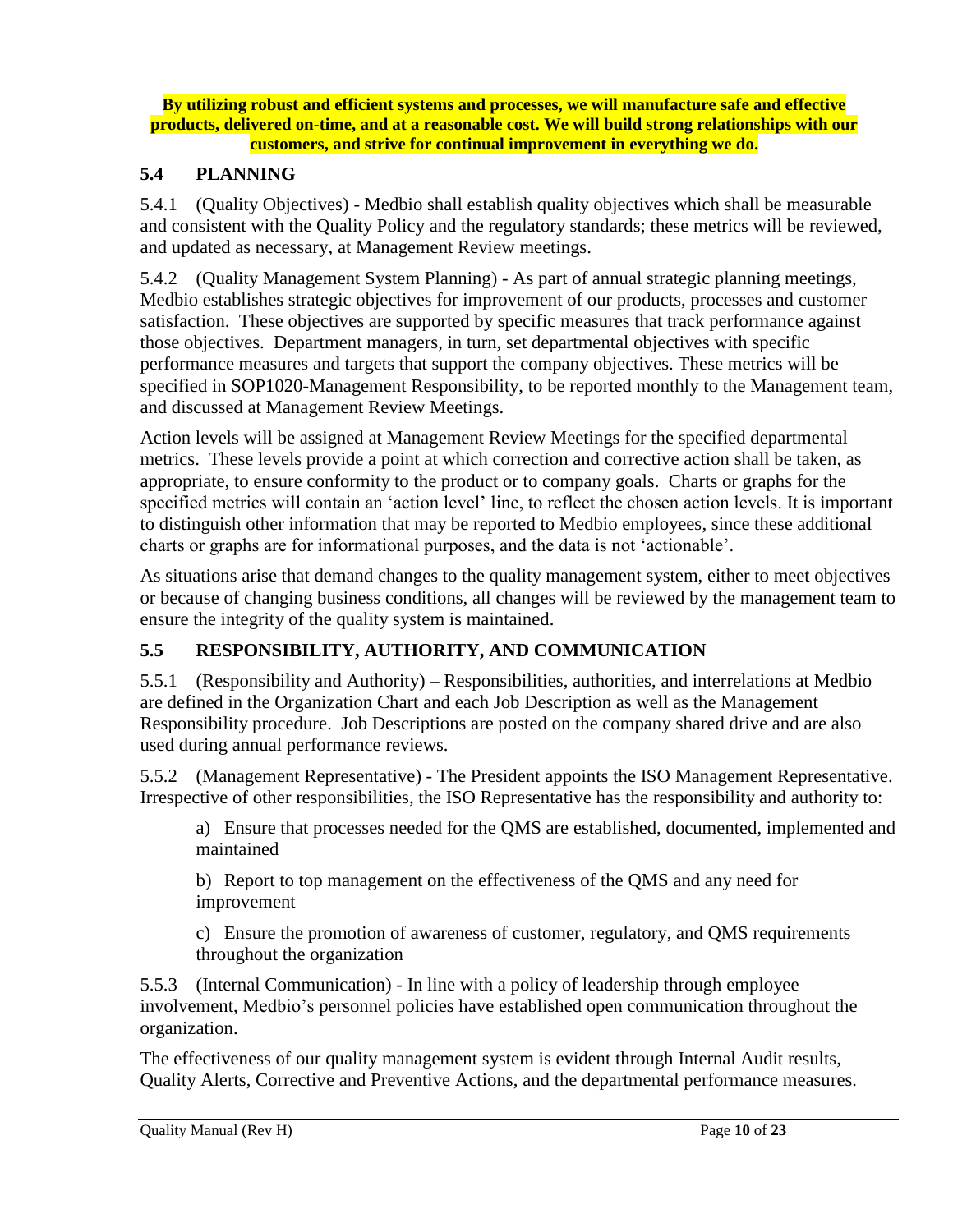Other than confidential information, company and departmental performance measures will be posted throughout Medbio. Internal Audit results and Corrective and Preventive Actions are shared at departmental meetings as appropriate. Part-specific information will be addressed with Communication Travelers in the Advisory Notice procedure.

#### <span id="page-10-0"></span>5.5.4 Referenced Procedures

SOP1020 - MANAGEMENT RESPONSIBILITY SOP1030 - JOB DESCRIPTIONS SOP1120 – PRE-PRODUCTION QUALITY AND PLANNING SOP1240 – INTERNAL QUALITY AUDITS SOP1280 – CORRECTIVE ACTION Q1008 – ADVISORY NOTICES

#### <span id="page-10-1"></span>**5.6 MANAGEMENT REVIEW**

<span id="page-10-2"></span>5.6.1 (General) - The President and management team shall review Medbio's QMS on a semiannual basis, and more frequently if needed, to ensure its continuing suitability, adequacy, and efficacy. This review shall include assessing opportunities for improvement and the need for changes to the quality management system, including the quality policy and quality objectives. The ISO Management Representative is responsible for maintaining records from management reviews.

<span id="page-10-3"></span>5.6.2 (Review Input) - The ISO Management Representative and department managers provide the information for Management Review meetings as defined in SOP1020.

<span id="page-10-4"></span>5.6.3 (Review Output) - Records shall include the output from the management review and shall include any decisions and actions related to:

- a) Improvement of the effectiveness of the quality management system and its processes
- b) Improvement of product related to customer requirements
- c) Changes needed to respond to applicable new or revised regulatory requirements
- d) Resource needs

#### <span id="page-10-5"></span>5.6.4 Referenced Procedures:

SOP1020 - MANAGEMENT RESPONSIBILITY SOP1030 - JOB DESCRIPTIONS

#### <span id="page-10-6"></span>**6.0 RESOURCE MANAGEMENT**

#### <span id="page-10-7"></span>**6.1 PROVISION OF RESOURCES**

During planning and budgeting processes, and as needed throughout the year, the President and management team determine and ensure the appropriate resources are available to maintain the quality management system to meet regulatory requirements, and continually improve its effectiveness and enhance customer satisfaction by meeting or exceeding customer requirements.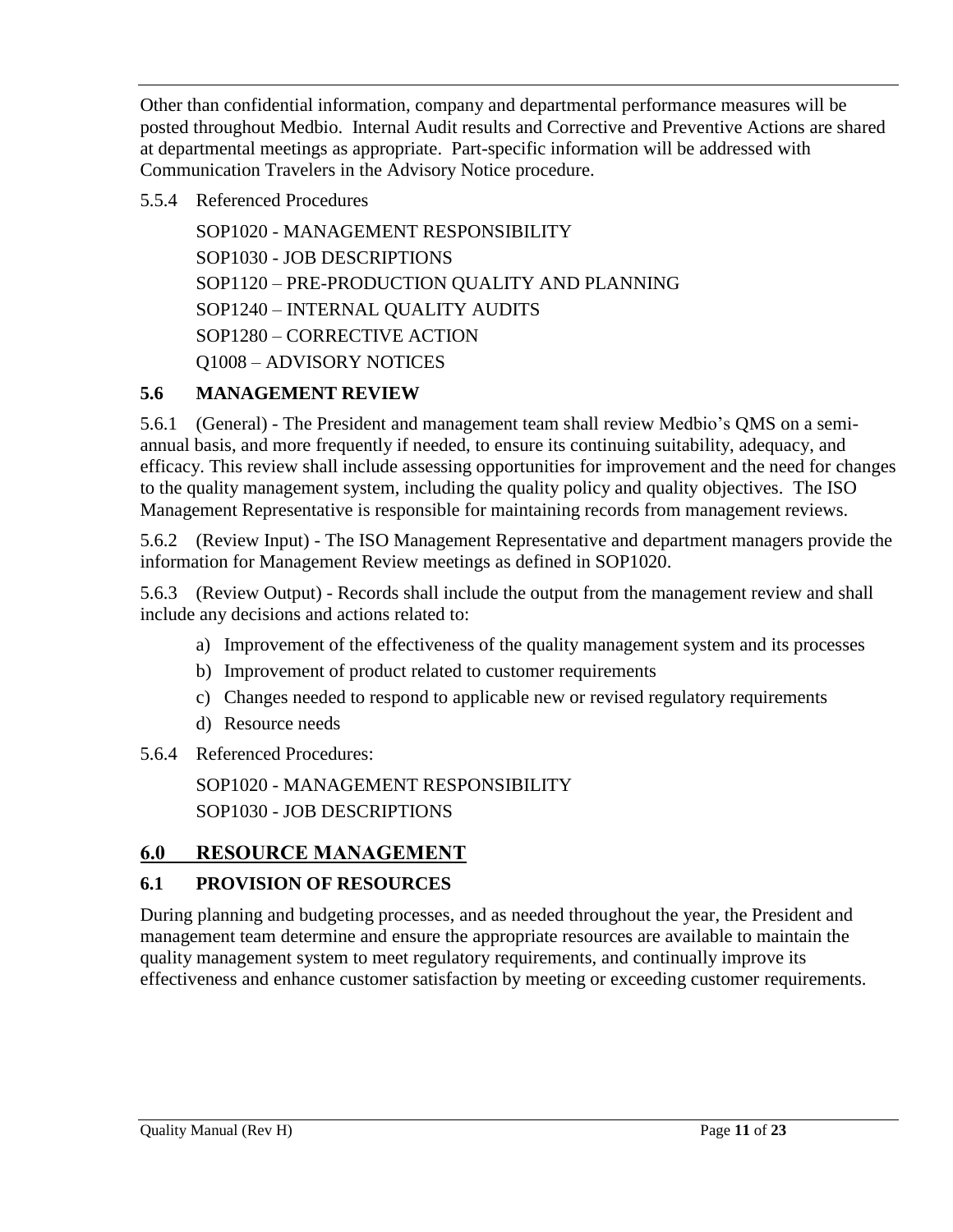### <span id="page-11-0"></span>**6.2 HUMAN RESOURCES**

Personnel performing work affecting product quality shall be competent based on appropriate education, training, skills and experience.

The minimum competencies required for each position at Medbio are defined in each position's Job Description. Human Resources and department managers and/or supervisors are responsible for ensuring job descriptions are current.

Where otherwise-qualified personnel require additional training or other action to meet the minimum competency requirements, these needs are identified. The department provides task-specific training. General training or education is provided or coordinated by Human Resources. The department or Human Resources evaluate the effectiveness of training or other actions taken as appropriate for the applicable level of risk for the position.

The department generates records of task-specific training. Human Resources maintains records of all general or department-based training and education, skills and experience. Document Control maintains records of document-based training (DCNs and Temporary Deviations).

Department managers are responsible for ensuring their employees are aware of the relevance and importance of their activities and how they contribute to the achievement of the quality objectives.

6.2.1 Referenced Procedures

SOP1030 - JOB DESCRIPTIONS

SOP1040 - COMPETENCE, AWARENESS, AND TRAINING P1046 - NEW EMPLOYEE HIRE PROCEDURE

### <span id="page-11-1"></span>**6.3 INFRASTRUCTURE**

Medbio provides the infrastructure necessary to achieve conformity to product requirements. During the annual budgeting and strategic planning processes, buildings, workspace, production and measurement equipment, information systems, and associated utilities are evaluated and provided. When new personnel are added, Human Resources coordinates activities to ensure appropriate process equipment including hardware and software (if required) and supporting services such as telephones, etc., are available.

Equipment maintenance procedures, for standard equipment types used in production, include required activities and frequencies. All manufacturing SOPs indicate the requirement for line clearance to prevent part mixups, and the full spectrum of documents combine to ensure the orderly handling of product through the facility, including measurement and monitoring.

6.3.1 Referenced Specifications

P1013 PREVENTIVE MAINTENANCE P1008 ELECTRONIC DATA BACKUP – RECORD RETENTION P1038 GENERATING AN MRO WORK ORDER AND PACKING SLIP IN IQMS P1065 EMERGENCY ACTION PLAN P2026 – MANUFACTURING-MOLDING P2027 – MANUFACTURING-ASSEMBLY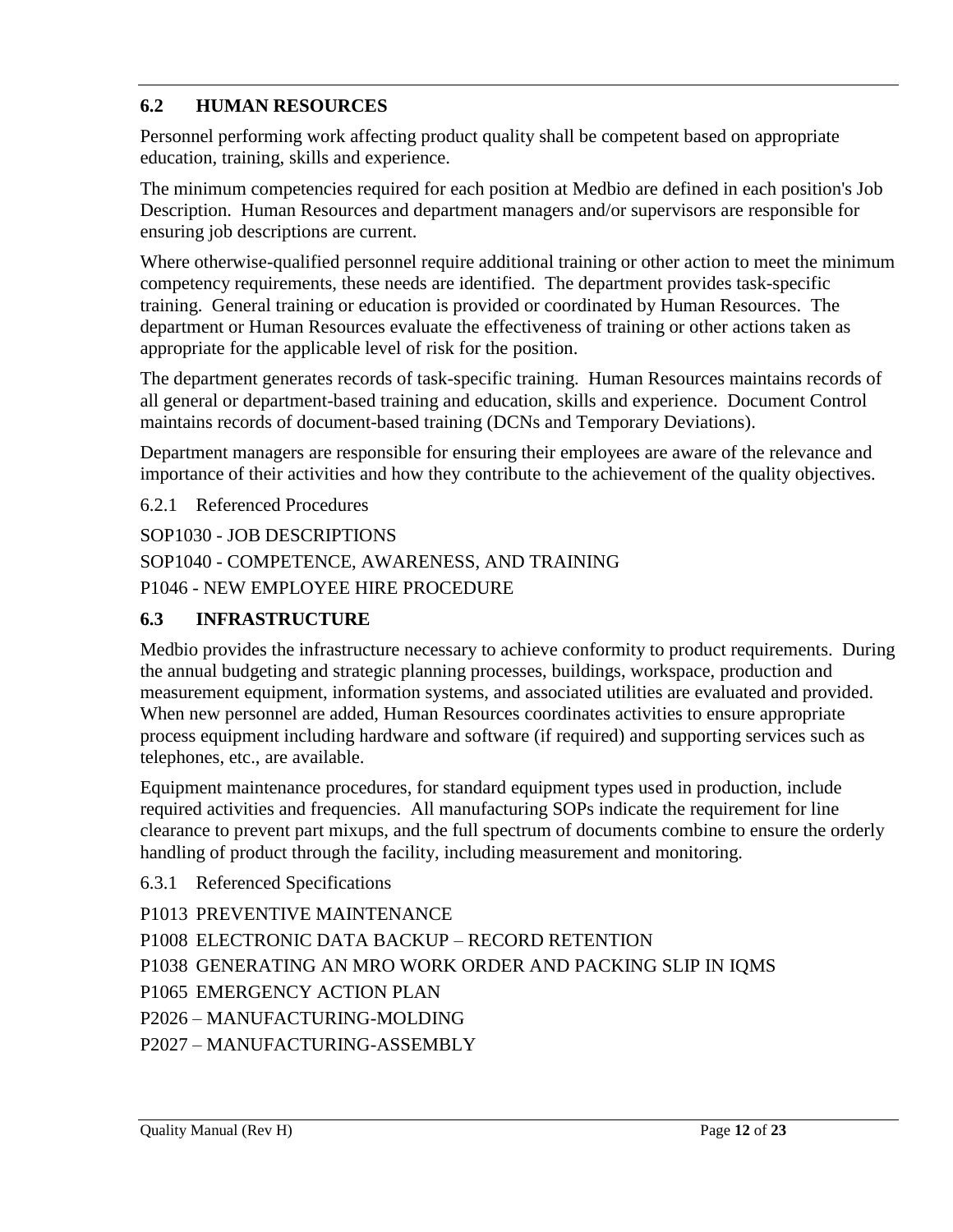## <span id="page-12-0"></span>**6.4 WORK ENVIRONMENT AND CONTAMINATION CONTROL**

6.4.1 (Work Environment) - The management team determines and manages the work environment to ensure Medbio provides a safe and desirable place to work. They ensure the environment is appropriate for achieving conformity to product requirements, including a facility with positive pressure to resist ingress of pollutants, the establishment of controls on the manufacturing areas, and requirements for personnel hygiene and gowning.

6.4.2 (Contamination Control) - The management team provides procedures and training for the protection of personnel and product, in all manufacturing and warehouse spaces. Where sterile product is returned to Medbio for further processing, part-specific handling procedures will be established.

6.4.3. Referenced Specifications

P1006 CONTROLLED ENVIRONMENT AREA (CEA)

P1043 WASTE MANAGEMENT

P1049 SPILL CONTAINMENT

P1052 BLOODBORNE PATHOGENS PROGRAM

P1055 CEA CLEANING SCHEDULE

P1059 PEST CONTROL

Q1006 CLEANROOM CLASSIFICATION AND TESTING

## <span id="page-12-1"></span>**7.0 PRODUCT REALIZATION**

#### <span id="page-12-2"></span>**7.1 PLANNING OF PRODUCT REALIZATION**

Medbio has planned and developed the processes needed to provide our customers with products and services that meet their requirements. The results of this planning are the processes and procedures defined in our QMS documentation. These processes and procedures include the quality objectives and requirements for our products, the method of assessing potential failure modes, the required verification, validation, manufacturing, monitoring, traceability, inspection and test activities specific to our customers' products, and the criteria for product acceptance verification. The records needed to provide evidence that these processes and resulting product meet requirements are defined in the procedures. Consideration is given for the need to establish processes and documents, and obtain resources specific to new products as they are developed or during contract review.

7.1.1 Referenced Procedures

SOP1100 – QUALIFICATION/VALIDATION

SOP1110 – FMEA

SOP1120 – PRE-PRODUCTION QUALITY AND PLANNING

SOP1170 – MANUFACTURING

SOP1180 - PART NUMBER / CLASSIFICATION / LOT NUMBER ASSIGNMENT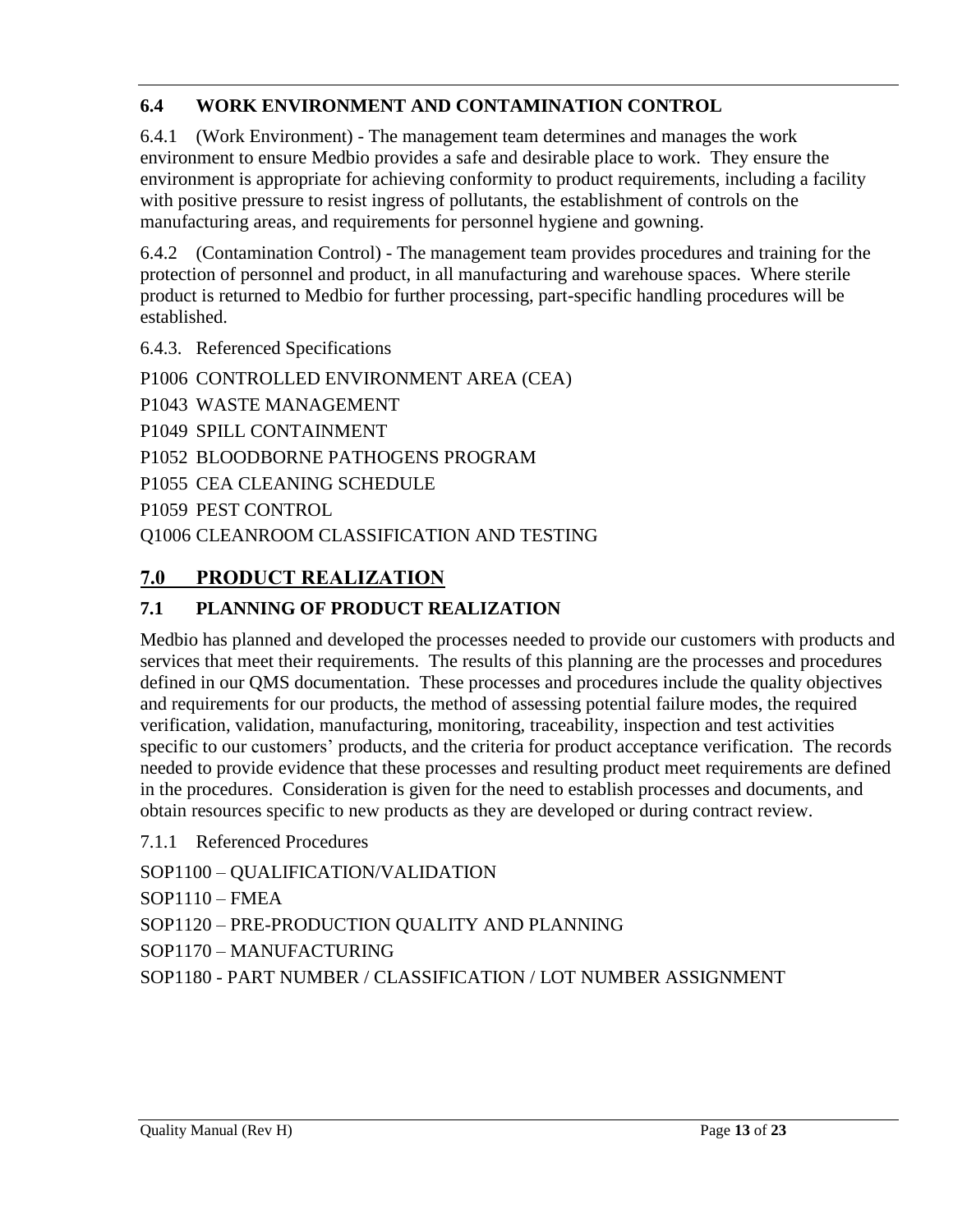## <span id="page-13-1"></span>**7.2 CUSTOMER RELATED PROCESSES**

<span id="page-13-0"></span>7.2.1 (Determination of Requirements Related to the Product) - Product requirements at Medbio are typically defined during the quotation process, where Sales and Engineering confer with the customer to identify the unique requirements for each part/product.

During the quotation process, requirements specified by the customer, including delivery and postdelivery activities are defined. Requirements not stated by the customer but necessary for specified or intended use, where known, are identified by both Sales and Engineering. Quality Engineering also identifies statutory and regulatory requirements related to the product. Medbio does not perform any user training on finished devices. Any additional requirements determined by internal organizations are normally communicated at design review meetings.

<span id="page-13-2"></span>7.2.2 (Review of Requirements Related to the Product) - Before committing to the customer, Medbio personnel review the customer's requirements related to the product to ensure all requirements can be met.

These include reviews of quotations before submission, and reviews of orders or change orders before acceptance.

The purpose of these reviews is to determine if the product requirements are adequately defined, any requirements differing from those previously agreed to are resolved, applicable regulatory requirements are met, and that Medbio has the ability to meet the defined requirements for both the product and delivery. Verbal orders for production-intent parts are not accepted by Medbio.

Sales and Engineering process change orders or contract amendments to ensure these items are reviewed by the appropriate departments and that work orders, sales orders and any other documents are updated and affected personnel are made aware of the changes. These reviews are defined in the Quotation and Contract Review procedures, and monitored with Phase Reviews. Required records are also defined in these processes.

#### <span id="page-13-3"></span>7.2.3 Communication

In keeping with our commitment to customer satisfaction, Medbio views effective customer communication as an essential element of customer satisfaction. Appropriate handling of communications can reduce customer dissatisfaction in situations and in many cases turn a dissatisfying scenario into a satisfying experience.

The Sales department is responsible for establishing communication methods to ensure inquiries, contracts or order handling (including amendments), advisory notices, and customer feedbacks, including customer complaints, are handled expeditiously and professionally. Sales also has primary responsibility for developing product information and literature, and manages the corporate web site. Where necessary, the Regulatory group will communicate with regulatory authorities and the organization will work with customers to address any applicable field actions.

<span id="page-13-4"></span>7.2.4 Referenced Procedures

SOP1050 - QUOTATION SOP1060 - SALES ORDERS SOP1070 - CUSTOMER COMPLAINTS SOP1080 - RETURNED GOODS AUTHORIZATION SOP1120 – PRE-PRODUCTION QUALITY AND PLANNING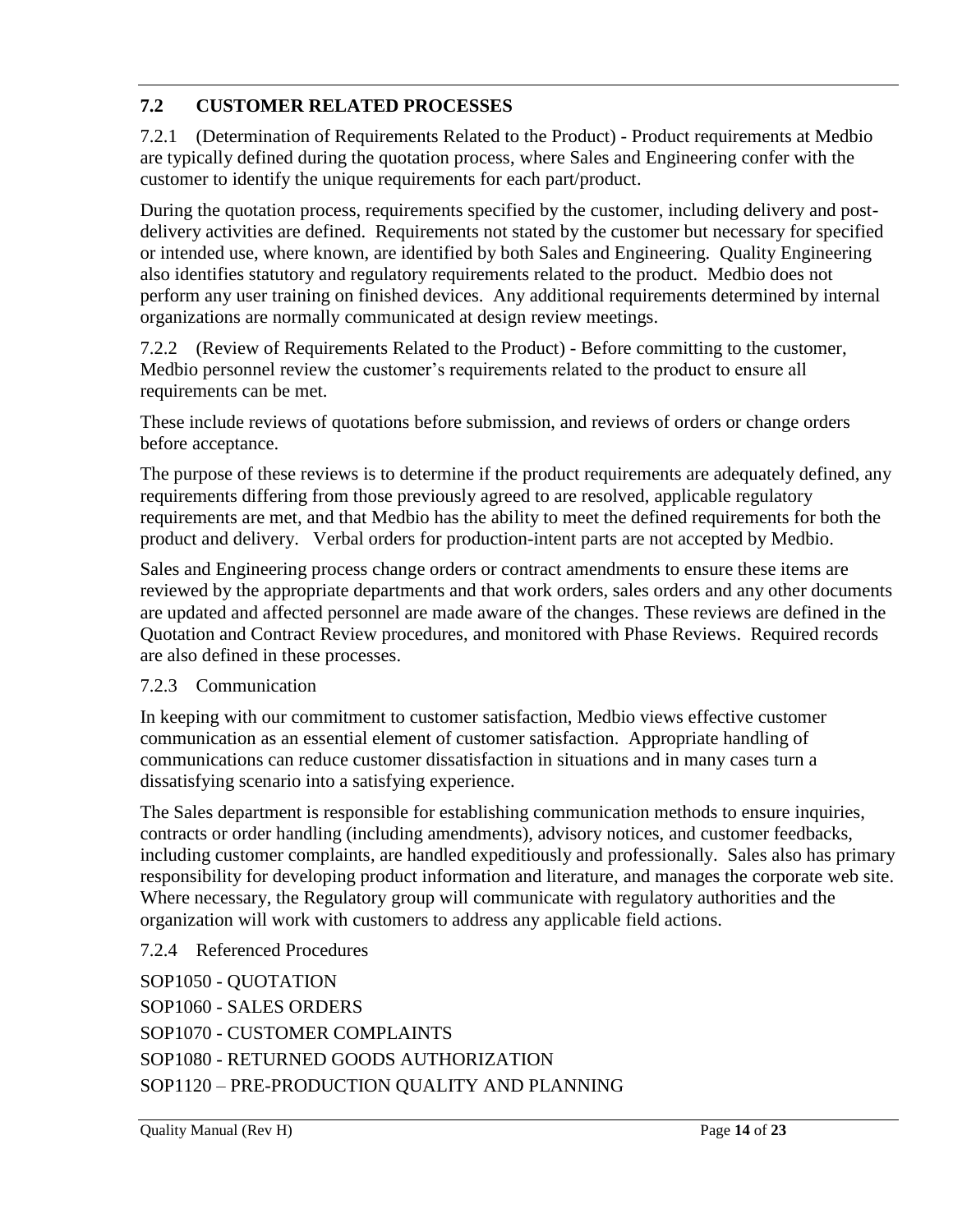#### Q1008 – ADVISORY NOTICES

#### <span id="page-14-0"></span>**7.3 DESIGN AND DEVELOPMENT**

N/A – No product design will be performed at Medbio, Inc.

#### <span id="page-14-1"></span>**7.4 PURCHASING**

<span id="page-14-2"></span>7.4.1 (Purchasing Process) - The purchasing process is essential to provide our customers with products that meet their requirements. Medbio ensures that purchased product conforms to specified purchase requirements; we accomplish this by controlling our supplier base and inspecting purchased product as required. The type and extent of control applied to the supplier and the purchased product shall be dependent upon the effect of the purchased product on subsequent product realization or the final product.

It is the responsibility of the Purchasing Department and the Quality Manager to evaluate and select suppliers based on their ability to supply product in accordance with specified requirements, and based on the risk of the supplied product on the finished devices. Engineering may be called on to assist as required. Criteria for selection, evaluation and re-evaluation are defined in the Vendor Evaluation procedure. Records of the results of evaluations and any necessary actions arising from the evaluation are maintained.

<span id="page-14-3"></span>7.4.2 (Purchasing Information) – Medbio uses purchase orders (POs) to describe the product to be purchased, including where appropriate:

- Product specifications and their corresponding revisions
- Requirements for approval of product, procedures, processes and equipment
- Requirements for qualification of personnel
- Quality management system requirements

The reviewers of specifications at the time of release are responsible for ensuring the adequacy of specified purchase requirements before their communication to the supplier.

<span id="page-14-4"></span>7.4.3 Verification of Purchased Product

Purchased items and materials are verified for correctness by the Receiving Department. If additional inspection is required, it is noted on the purchased component specification and the item is sent to Quality Assurance for inspection. Engineering will develop the purchased-component specification considering the risk of the item on the associated medical device(s). Any subsequent changes to purchased products will be similarly assessed prior to release into the Document Control system.

Should Medbio or any of our customers decide to perform verification at the supplier's premises, the verification arrangements and method of product release shall be stated in the purchasing information. Records of all purchasing activities will be maintained per the procedures.

<span id="page-14-5"></span>7.4.4 Referenced Procedures:

SOP1000 – DOCUMENT CONTROL SOP1130 - VENDOR EVALUATION SOP1140 - PURCHASING SOP1150 - RECEIVING AND INSPECTION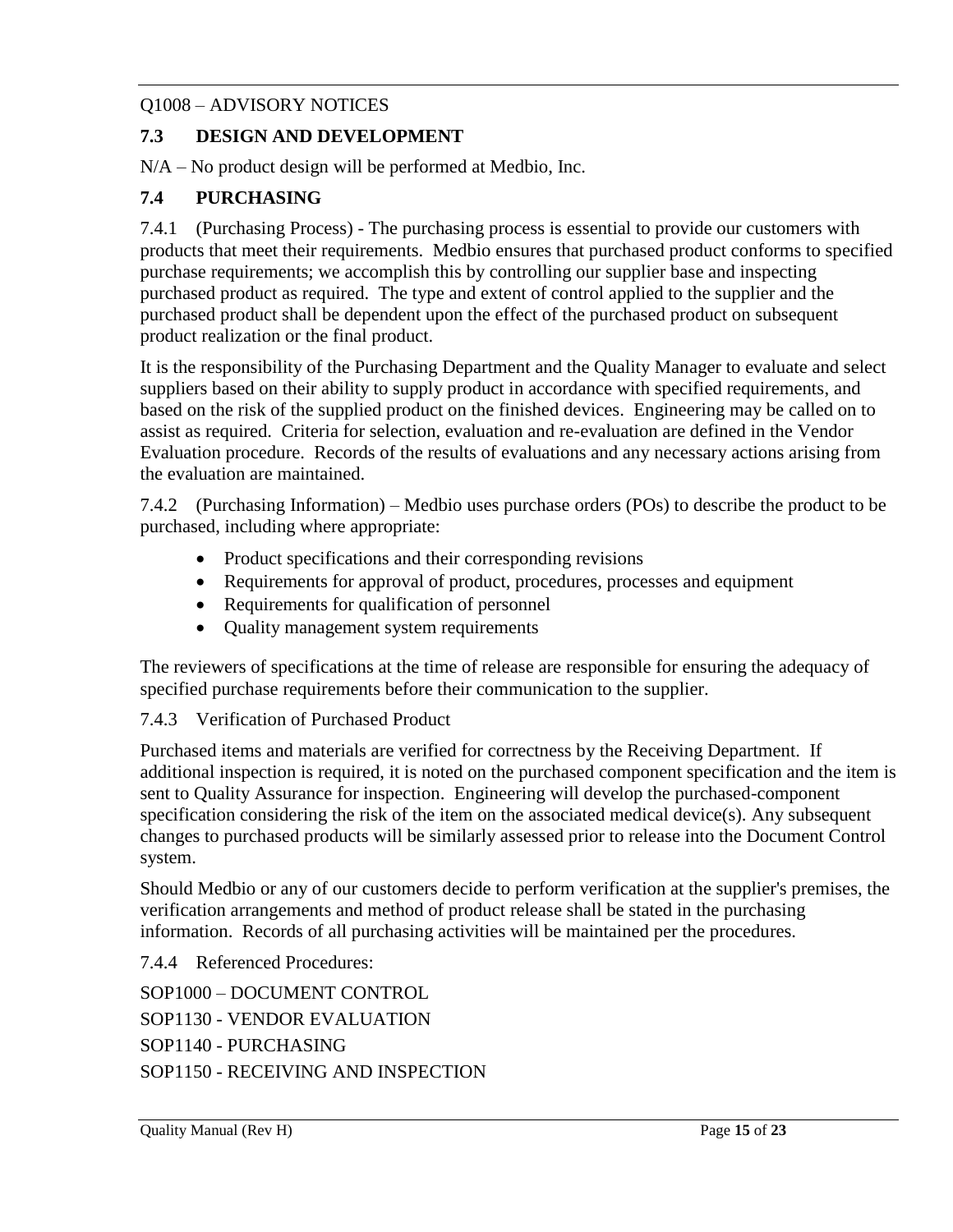## <span id="page-15-0"></span>**7.5 PRODUCTION AND SERVICE PROVISION**

<span id="page-15-1"></span>7.5.1 (Control of Production and Service Provision) - Medbio plans, carries out, and monitors production activities under controlled conditions. Controls shall include, as applicable:

- Documented procedures for the control of production
- Qualification of infrastructure
- Documented inspection and testing requirements and procedures
- The availability and use of monitoring and measuring devices
- Documented labeling and packaging requirements and procedures
- Documented product release and delivery requirements and activities

All applicable manufacturing-related and part-specific documents will be maintained in batch records (Job Folders) that provide traceability, as well as the amount manufactured and approved for distribution. All production records will be verified and approved.

7.5.2 (Cleanliness of Product) – Medbio identifies general cleanliness and part handling requirements for all manufactured product, and where necessary, identifies additional requirements in the part-specific work instructions.

- 7.5.3 (Installation Activities) Excluded
- 7.5.4 (Servicing Activities) Excluded
- 7.5.5 (Particular requirements for sterile medical devices) Excluded

<span id="page-15-2"></span>7.5.6 (Validation of Processes for Production and Service Provision) - Engineering and Quality Engineering are responsible for ensuring any production-intent processes (i.e. non-prototype) are qualified or validated prior to running sale-able units. This is especially true for any processes where deficiencies become apparent only after the product is in use or the service has been delivered. Qualification/Validation shall demonstrate the ability of these processes to achieve planned results.

Qualification/Validation documentation for these processes will include, as applicable:

- Defined criteria for review and approval of the processes
- Qualification of equipment and training of personnel
- Use of specific methods, procedures, testing, and acceptance requirements
- Where appropriate, statistical techniques and rationale for sample sizes
- Requirements for records
- Requirements for process changes and revalidation activities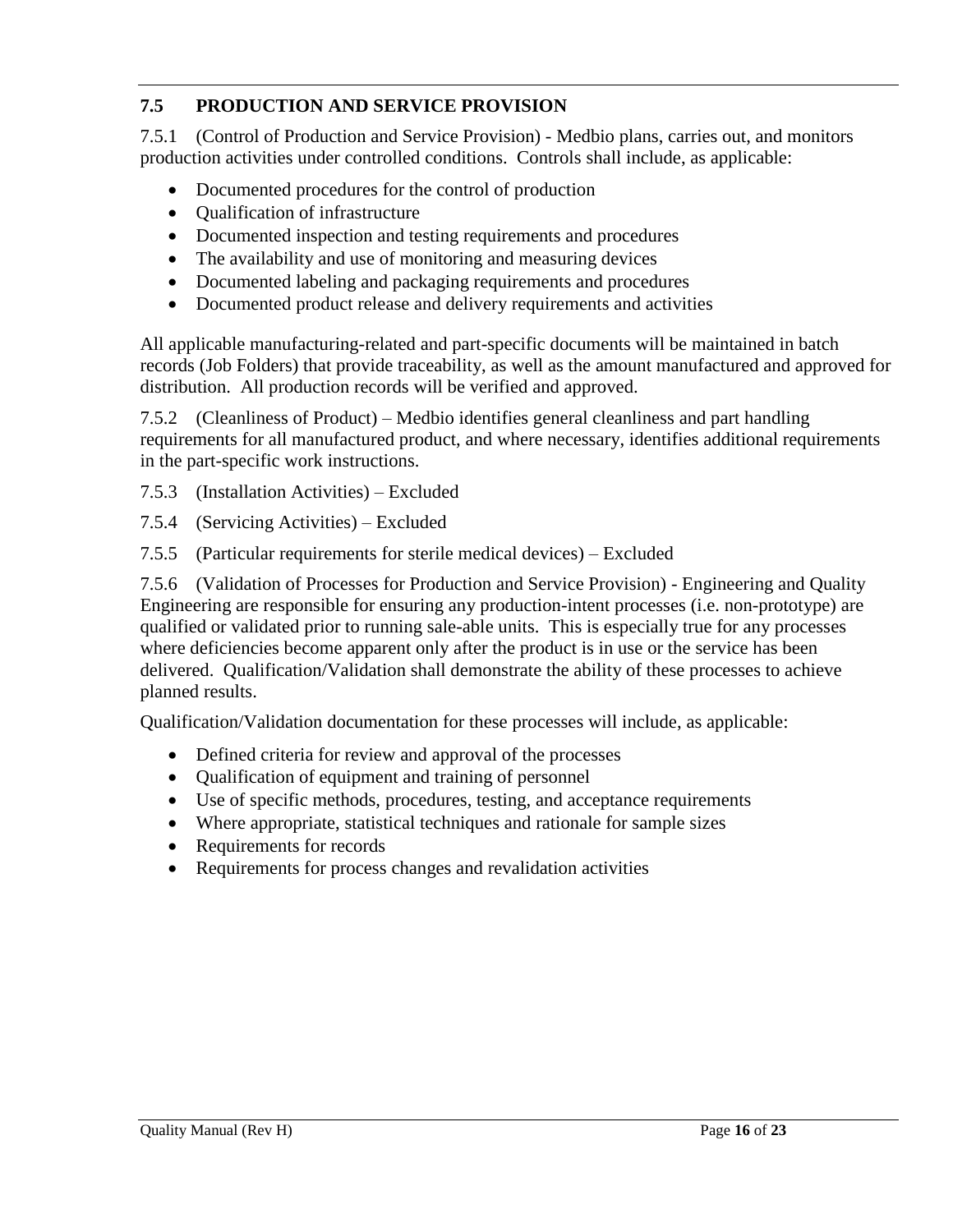<span id="page-16-0"></span>Medbio has procedures for the validation of computer software applications used in production, ensuring validation that is proportionate to the risk of the software on the business, the process, or the product. Reference Section 4.1.6 of this QM.

7.5.7 (Particular Requirements for Validation of Processes for Sterilization and Sterile Barrier Systems) – Medbio doesn't 'own' any sterilization cycles, and doesn't design the sterile barrier system for any product. As dictated by our customers, we may be required to seal trays or pouches, but all sterilization validations and package-design and shipping validations are the responsibility of the customer.

7.5.8 (Identification) - All personnel are responsible for identifying product, throughout the process, from receipt of material through shipment of the final product. Product identification will be provided by using the company's part numbering system to assign unique identification for all components and internally-manufactured parts. For all production-intent materials in the warehouse or production areas, labels are used as appropriate to clearly identify products and materials throughout the manufacturing process and in storage.

Personnel performing monitoring and measuring activities are responsible for clearly identifying the product status. To ensure that only items, assemblies, or final products that have passed required tests and/or inspections proceed to the next operation or process, all products or assemblies will be appropriately labeled, tagged, or stamped to properly indicate their inspection status. The inspection status shall clearly indicate RELEASED, REJECT, or HOLD as appropriate.

7.5.9  $(Traceability)$  –

7.5.9.1 General - In products where component traceability is a requirement, the Lot Number will be used to record the unique identification of the traceable components used in the final product.

7.5.9.2 Particular Requirements for Implantable Medical Devices – Excluded

<span id="page-16-1"></span>7.5.10 (Customer Property) - Medbio personnel shall exercise care with customer property while it is under our control or being used. The SOP for managing Customer Property identifies three primary categories: Customer-supplied materials, Customer-supplied tooling/fixturing, and Intellectual Property. The customer will be contacted if any of their property is lost, damaged, or found to be unsuitable. Records of these situations may be a letter to the customer or a memo to the customer file.

<span id="page-16-2"></span>7.5.11 (Preservation of Product) - All personnel shall handle materials, components, and products in a manner that preserves the conformity of product during internal processing and up to the point of loading onto the shipping vehicle, where our responsibility ends. This preservation shall include identification, handling, packaging, storage, and protection.

Preservation shall also apply to the constituent parts of a product and includes items such as special storage requirements, Electro-Static Discharge (ESD) protection, and monitoring of shelf life. Details of appropriate preservation controls are included in Receiving procedures, Purchased Component Specifications, and where necessary in part-specific work instructions.

<span id="page-16-3"></span>7.5.12 Referenced Procedures

SOP1100 - QUALIFICATION - VALIDATION SOP1150 - RECEIVING AND INSPECTION SOP1160 - PRODUCTION SCHEDULING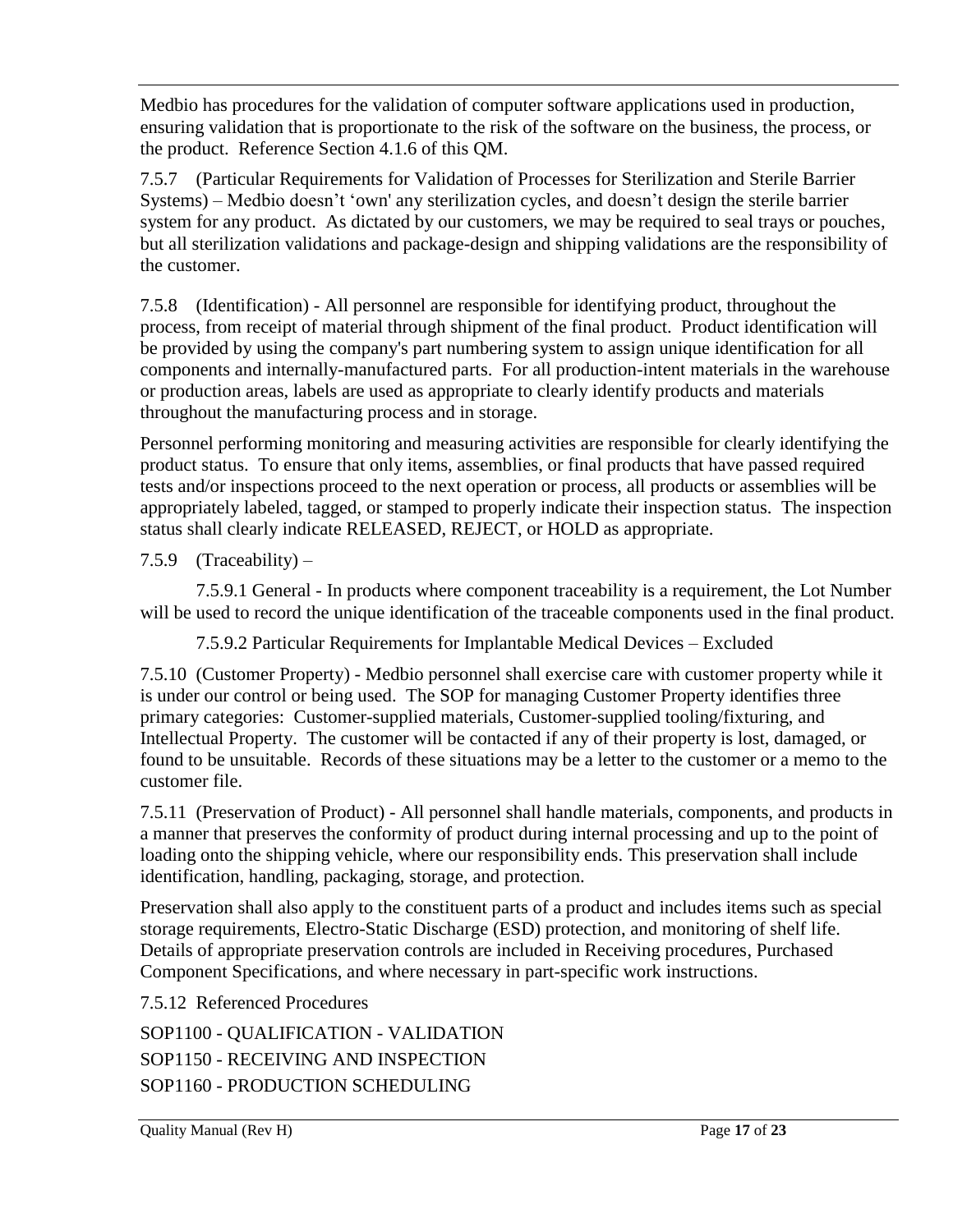SOP1170 - MANUFACTURING

SOP1180 - PART NUMBER CLASSIFICIATION / LOT NUMBER ASSIGNMENT

SOP1200 - PRODUCT LABELING

SOP1210 - CUSTOMER PROPERTY

P2008 – RECEIVING PURCHASED GOODS

Q1002 – PRODUCT RELEASE PROCEDURE

### <span id="page-17-0"></span>**7.6 CONTROL OF MONITORING AND MEASURING EQUIPMENT**

Engineering or our customers define monitoring and measuring requirements on product and component drawings and specifications. Monitoring and measuring requirements are also defined by Manufacturing and Engineering for process characteristics where required for process validation.

Personnel performing monitoring and measurement activities shall determine the monitoring and measuring devices needed to provide evidence of conformity of product to determined requirements. The Quality department will provide assistance in selecting the appropriate device as required.

The Quality Department is responsible for the Calibration activities at Medbio. They are responsible for establishing and maintaining processes to ensure that monitoring and measurement can be carried out per product requirements, while taking into account the tolerances required for the measurement and the accuracy and precision of the instrument.

Where necessary to ensure valid results, measuring equipment shall be included in the calibration program. The calibration program ensures measuring equipment is:

- Calibrated or verified at specified intervals, or prior to use, against measurement standards traceable to international or national measurement standards; where no such standards exist, the basis used for calibration or verification shall be recorded
- Adjusted or re-adjusted as necessary, and recorded
- Identified to enable the calibration status to be determined
- Safeguarded from adjustments that would invalidate the measurement result
- Protected from damage and deterioration during handling, maintenance and storage

In addition, the Quality Department shall assess and record the validity of the previous measuring results when the equipment is found not to conform to requirements. The organization shall take appropriate action (corrective and preventive) on the equipment and any product affected. Records of the results of calibration and verification shall be maintained.

When used in the monitoring and measurement of specified requirements, the ability of computer software to satisfy the intended application shall be confirmed. This shall be undertaken before initial use and reconfirmed as necessary. Records of this confirmation shall be maintained along with calibration records through SOP1100 .

<span id="page-17-1"></span>7.6.1 Referenced Procedures:

SOP1100 - QUALIFICATION / VALIDATION SOP1220 - CONTROL OF MONITORING & MEASURING DEVICES SOP1280 – CORRECTIVE ACTION SOP1290 – PREVENTIVE ACTION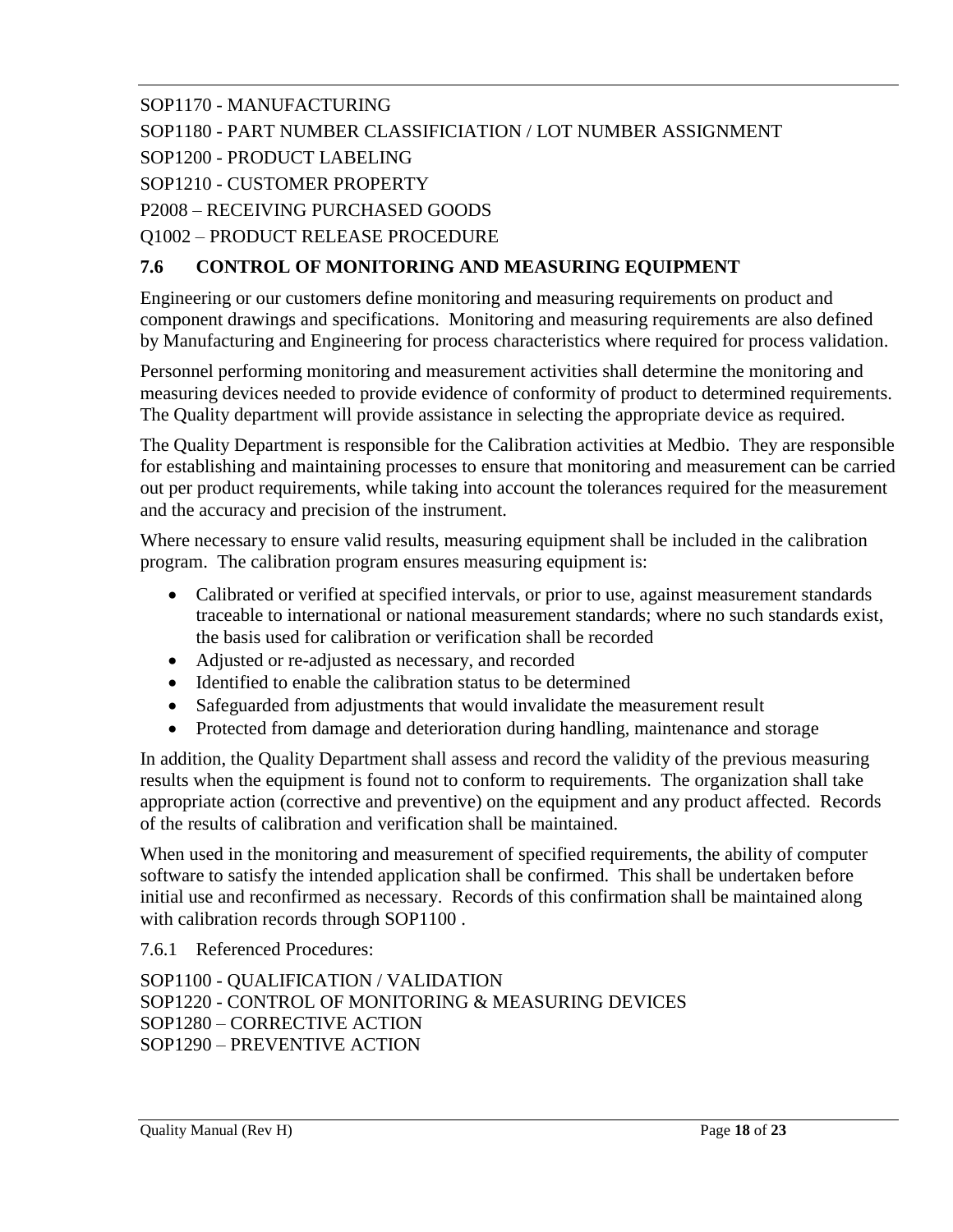## <span id="page-18-0"></span>**8.0 MEASUREMENT, ANALYSIS, AND IMPROVEMENT**

## <span id="page-18-1"></span>**8.1 GENERAL**

As part of our quality system and our commitment to continual improvement, Medbio, has planned and implemented the monitoring, measurement, analysis and improvement processes needed to demonstrate conformity of the product, to ensure conformity of the QMS , and to continually improve the effectiveness of the QMS. This includes determination of applicable methods, including statistical techniques, and the extent of their use, with the intention of converting data to information and presenting it in a suitable format for decision-making.

## <span id="page-18-2"></span>**8.2 MONITORING AND MEASUREMENT**

<span id="page-18-3"></span>8.2.1 (Feedback) - As one of the measurements of the performance of the QMS, Medbio monitors information relating to customer perception as to whether we have met their requirements. The methods for obtaining and using this information are defined in the Customer Satisfaction procedure. Customer-based metrics and production metrics are defined in the Management Responsibility procedure. Where trends indicate problems, resources will be assigned in relation to the risk posed on product safety and/or the organization.

8.2.2 (Complaint Handling) – Medbio has documented a procedure for handling all customer complaints, in a timely manner, including requirements for:

- Receiving and recording information
- Investigating the complaint and recording the results
- Handling of affected product
- Determination of need for formal corrective action

8.2.3 (Reporting to Regulatory Authorities) – While it is expected that Medbio's customers will identify and communicate any medical device reporting events, Medbio has an advisory notice procedure in the event that a non-conformity is identified on product that has been shipped to the customer.

<span id="page-18-4"></span>8.2.4 (Internal Audit) – Medbio conducts internal audits at planned intervals to determine whether the quality management system conforms to the planned arrangements for product realization, to the requirements of the ISO and FDA standards, and to the quality management system requirements; and to determine if the QMS is effectively implemented and maintained.

The Internal Audit Procedure details the requirements for the audit program including requirements that the audit program shall be planned, taking into consideration the status and importance of the processes and areas to be audited, as well as the results of previous audits. The audit criteria, scope, frequency and methods are defined. Selection of auditors and conduct of audits ensures objectivity and impartiality of the audit process. Auditors shall not audit their own work.

The ISO Management Representative is responsible for the Internal Audit Program. The responsibilities and requirements for planning and conducting audits, and for reporting results and maintaining records are further detailed in the Internal Audit Procedure.

The manager responsible for the area being audited shall ensure that actions are taken without undue delay to address findings.

<span id="page-18-5"></span>8.2.5 (Monitoring and Measurement of Processes) - Department Managers and the ISO Management Representative are responsible for monitoring the effectiveness of the processes under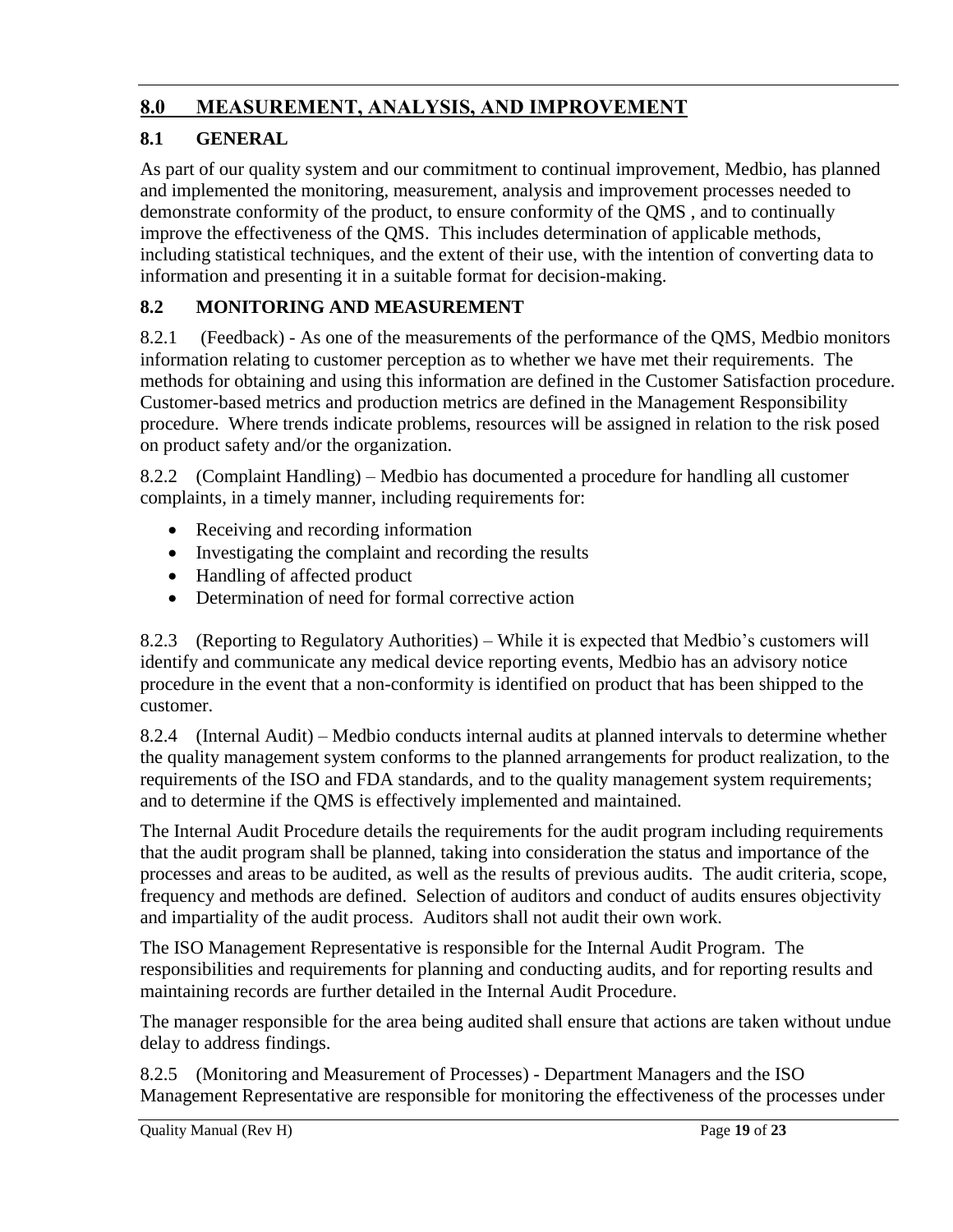their control to demonstrate the ability of the processes to achieve planned results. Correction and corrective action will be taken, as appropriate, to ensure conformity of the product when planned results are not achieved. Information from process monitoring will also be considered for continual improvement efforts.

Each process may require different measures depending on its nature. Examples of potential measures include: process capability, cycle times, efficiency and effectiveness measures, or cost reduction.

<span id="page-19-0"></span>8.2.6 (Monitoring and Measurement of Product) – Medbio quality planning defines points at which the characteristics of products are monitored and measured to verify that product requirements have been met (see 7.1).

Inspection records will show evidence of conformity with the acceptance criteria. Appropriate sample sizes are to be inspected, as dictated by SOP1275 – STATISTICAL TECHNIQUES, or as dictated by the customer. Records will indicate the test equipment used and the person(s) authorizing release of product.

Release of our products or delivery of services shall not proceed until the activities defined in the quality plan have been satisfactorily completed. Any exceptions must be approved by management and, where applicable, by the customer.

<span id="page-19-1"></span>8.2.7 Referenced Procedures

```
SOP1020 – MANAGEMENT RESPONSIBILITY
SOP1070 – CUSTOMER COMPLAINTS
SOP1150 - RECEIVING AND INSPECTION 
SOP1170 - MANUFACTURING 
SOP1230 - CUSTOMER SATISFACTION
SOP1240 - INTERNAL QUALITY AUDITS 
SOP1250 - MONITORING & MEASUREMENT OF PROCESS
SOP1270 - DATA ANALYSIS AND CONTINUAL IMPROVEMENT
SOP1275 - STATISTICAL TECHNIQUES
SOP1280 - CORRECTIVE ACTION
Q1002 – PRODUCT RELEASE PROCEDURE
```
#### <span id="page-19-2"></span>**8.3 CONTROL OF NONCONFORMING PRODUCT**

8.3.1 (General) - All product that does not conform to requirements shall be identified and controlled to prevent its unintended use or delivery. The Nonconforming Product Procedure, coupled with the MRB procedure, defines controls and related responsibilities and authorities for dealing with nonconforming product, including identification, documentation, segregation, evaluation, and disposition methods.

8.3.2 (Actions in Response to Nonconforming Product Detected Before Delivery) - Medbio deals with nonconforming product by one or more of the following ways:

- By taking action to eliminate the detected nonconformity;
- By authorizing its use, release or acceptance under Temporary Deviation or approval by Engineering and, where applicable, by the customer.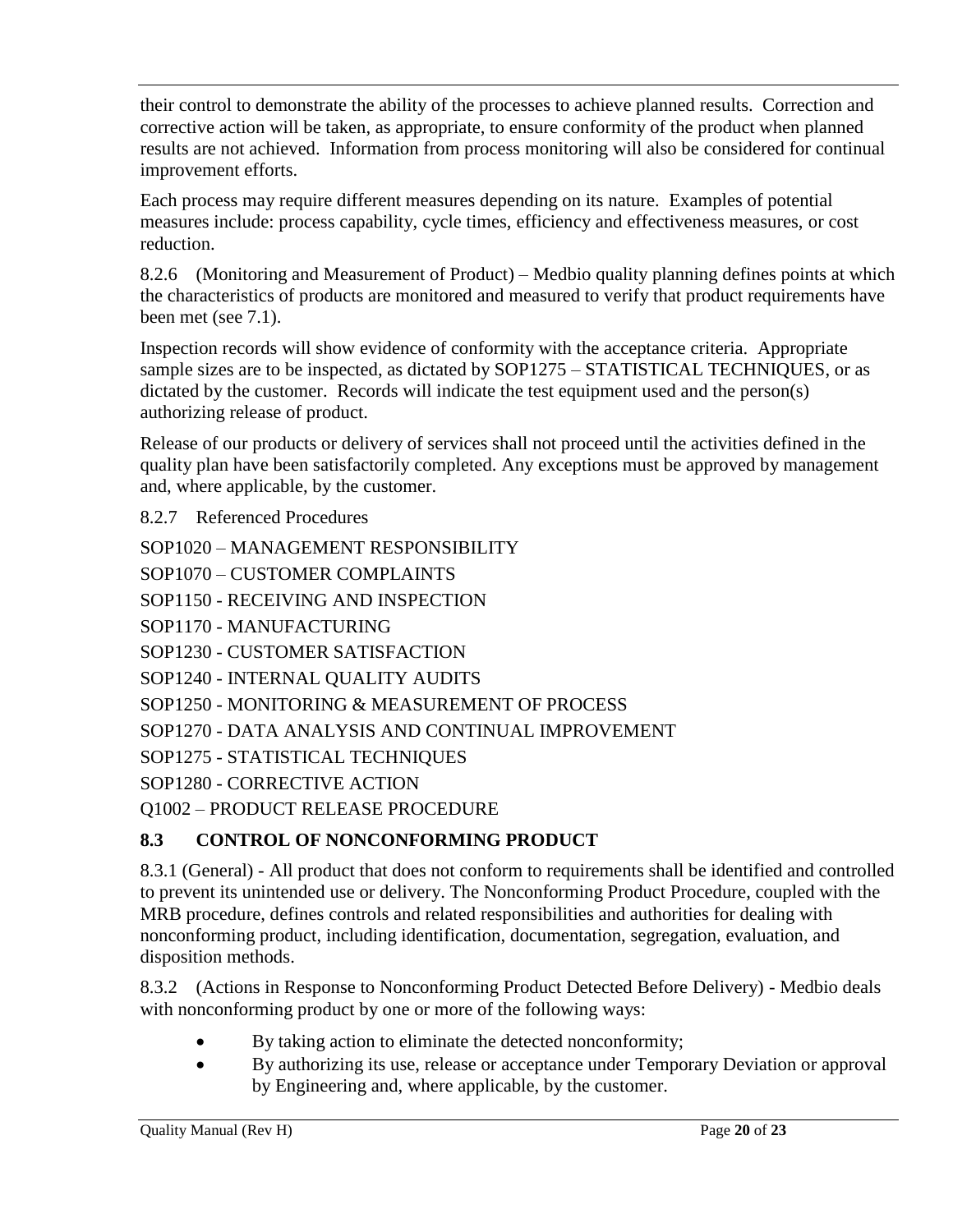Product accepted under Temporary Deviation must have documented justification, approval from customer for product-requirement variances, and meet regulatory requirements. Records of the nature of nonconformities and any subsequent actions taken, including concessions obtained, shall be maintained according to the Quality Records Procedure.

8.3.3 (Actions in Response to Nonconforming Product Detected After Delivery) - When nonconforming product is detected after delivery or use has started, Medbio will take action appropriate to the effects, or potential effects, of the nonconformity, and communicate with the customer(s) per the Advisory Notice procedure.

8.3.4 (Rework) - Medbio will perform rework and re-inspection per the documented procedures, taking into account the potential adverse effects of the rework on the product. When nonconforming product is corrected with a non-standard process, it shall be subject to re-verification to demonstrate conformity to the requirements. Records of reworks and re-inspections will be maintained per procedures.

<span id="page-20-0"></span>8.3.5 Referenced Procedures:

```
SOP1260 - CONTROL OF NONCONFORMING PRODUCT 
SOP1010 - QUALITY RECORDS 
SOP1100 – QUALIFICATION / VALIDATION
Q1007 – MATERIAL REVIEW BOARD
Q1008 – ADVISORY NOTICES
```
#### <span id="page-20-1"></span>**8.4 ANALYSIS OF DATA**

The ISO Management Representative and department managers are responsible for determining, collecting and analyzing data using appropriate statistical techniques to demonstrate the suitability and effectiveness of the QMS and to evaluate where continual improvement of the effectiveness of the QMS can be made.

This shall include data generated as a result of monitoring and measurement and from other relevant sources, including input from:

- Feedback
- Conformity to product requirements
- Characteristics and trends of processes and products including opportunities for improvement
- Suppliers
- Audits

<span id="page-20-2"></span>Where analysis of data shows the QMS is not suitable, adequate, or effective, Medbio will use the data to make appropriate improvements, and maintain records of related analyses and activities.

8.4.1 Referenced Procedures

SOP1010 - QUALITY RECORDS SOP1070 - CUSTOMER COMPLAINTS SOP1230 - CUSTOMER SATISFACTION SOP1260 - CONTROL OF NONCONFORMING PRODUCT SOP1270 - DATA ANALYSIS AND CONTINUAL IMPROVEMENT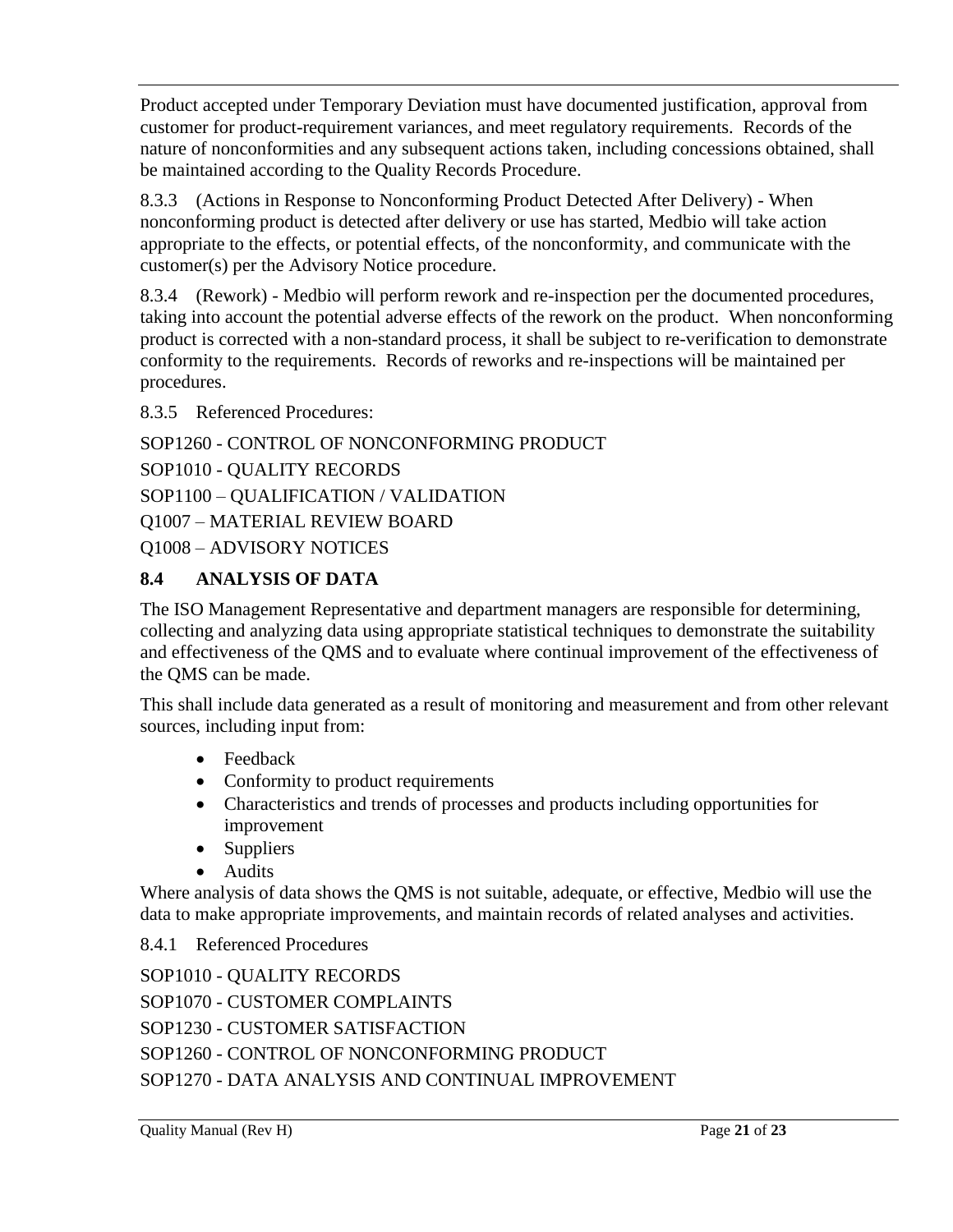#### SOP1275 – STATISTICAL TECHNIQUES

#### <span id="page-21-0"></span>**8.5 IMPROVEMENT**

<span id="page-21-1"></span>8.5.1 (General) - Medbio personnel shall continually improve the suitability, adequacy, and effectiveness of the QMS (and the safety and performance of our customers' products where possible) by using the quality policy, quality objectives, audit results, analysis of data, corrective and preventive actions, and management review programs.

<span id="page-21-2"></span>8.5.2 (Corrective Action) - The ISO Management Representative is responsible for managing the Corrective Action Program. As defined in the Corrective Action Procedures, all personnel are responsible for taking action to eliminate the cause of nonconformities in order to prevent recurrence. Corrective actions shall be implemented without undue delay, and be appropriate to the effects of the nonconformities encountered.

The Corrective Action Procedure defines requirements for:

- Reviewing nonconformities (including customer complaints)
- Determining the causes of nonconformities
- Evaluating the need for action to ensure that nonconformities do not recur
- Determining, documenting, and implementing actions needed
- Verifying that corrective actions taken do not adversely affect the ability to meet applicable regulatory requirements or the safety and performance of the products we manufacture
- Reviewing the effectiveness of the corrective action taken
- Documenting and maintaining records of investigations and actions taken.

<span id="page-21-3"></span>8.5.3 (Preventive Action) - The ISO Management Representative is responsible for managing the Preventive Action Program. As defined in the Preventive Action Procedures, all personnel are responsible for taking action to eliminate the causes of potential nonconformities in order to prevent their occurrence. Preventive actions shall be appropriate to the effects of the potential problems.

The Preventive Action Procedure defines requirements for:

- Determining potential nonconformities and their causes
- Evaluating the need for action to prevent occurrence of nonconformities
- Determining, documenting, and implementing actions needed
- Verifying that preventive actions taken do not adversely affect the ability to meet applicable regulatory requirements or the safety and performance of the products we manufacture
- Reviewing effectiveness of the preventive action taken
- Documenting and maintaining records of investigations and actions taken.

#### 8.5.4 Referenced Procedures

## SOP1270 - DATA ANALYSIS AND CONTINUAL IMPROVEMENT

SOP1280 - CORRECTIVE ACTION

SOP1290 - PREVENTIVE ACTION